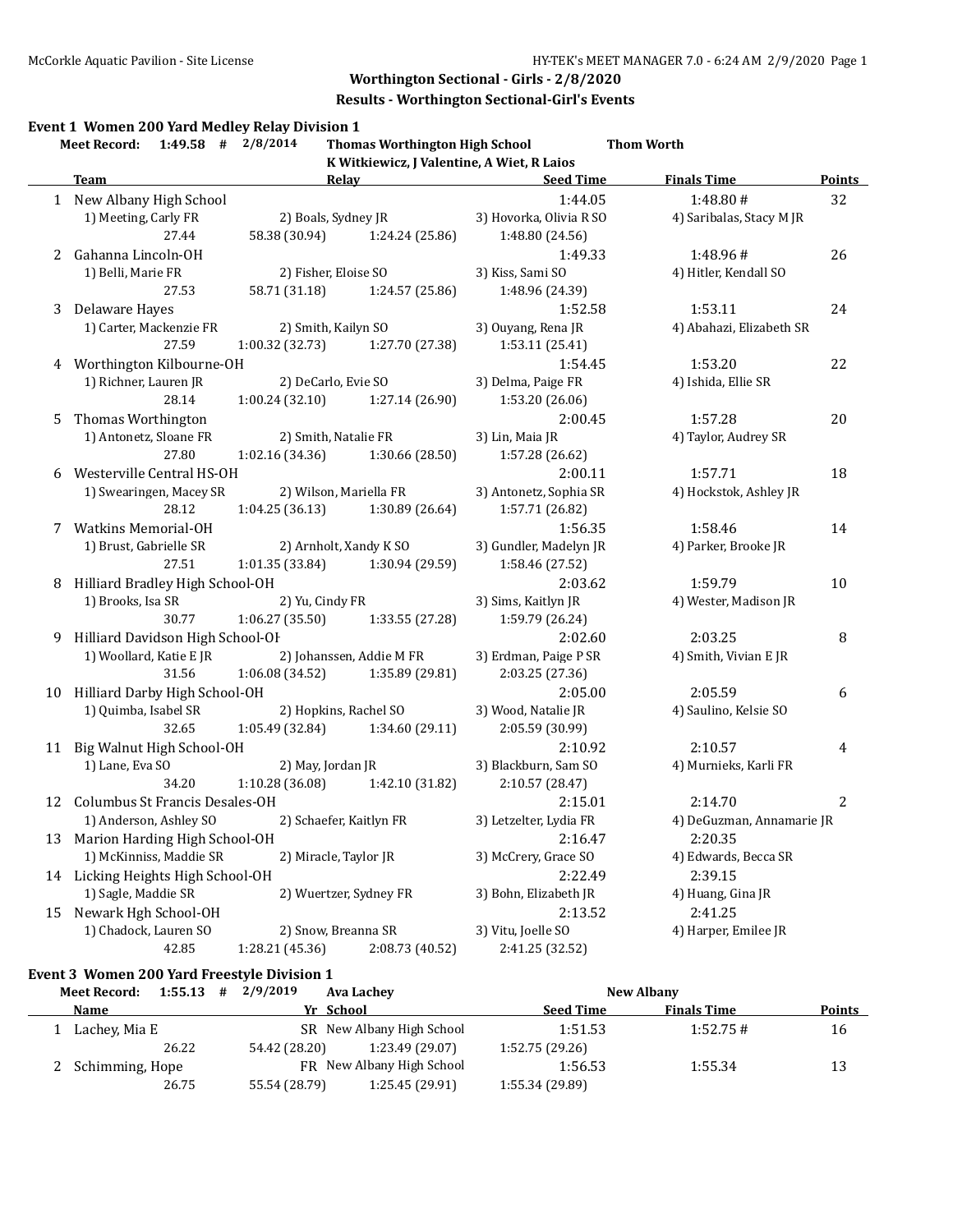#### **Results - Worthington Sectional-Girl's Events**

## **(Event 3 Women 200 Yard Freestyle Division 1)**

|    | Name and the second state of the second state of the second state of the second state of the second state of the second state of the second state of the second state of the second state of the second state of the second st | Yr School                                  | <b>Seed Time</b> | <b>Finals Time</b> | <b>Points</b> |
|----|--------------------------------------------------------------------------------------------------------------------------------------------------------------------------------------------------------------------------------|--------------------------------------------|------------------|--------------------|---------------|
|    | 3 Reetz, Reagan                                                                                                                                                                                                                | SO Gahanna Lincoln-OH                      | 1:54.71          | 1:56.38            | 12            |
|    | 27.06                                                                                                                                                                                                                          | 56.18 (29.12)<br>1:26.13 (29.95)           | 1:56.38(30.25)   |                    |               |
|    | 4 Meeting, Carly                                                                                                                                                                                                               | FR New Albany High School                  | 1:55.10          | 1:56.67            | 11            |
|    | 27.54                                                                                                                                                                                                                          | 1:26.19 (29.37)<br>56.82 (29.28)           | 1:56.67 (30.48)  |                    |               |
| 5. | Crumbley, Kiara L                                                                                                                                                                                                              | IR New Albany High School                  | 1:55.23          | 1:57.43            | 10            |
|    | 27.20                                                                                                                                                                                                                          | 1:26.58 (30.14)<br>56.44 (29.24)           | 1:57.43 (30.85)  |                    |               |
| 6  | Payton, Gwyneth                                                                                                                                                                                                                | SO Gahanna Lincoln-OH                      | 2:00.87          | 1:58.94            | 9             |
|    | 27.12                                                                                                                                                                                                                          | 56.74 (29.62)<br>1:27.79 (31.05)           | 1:58.94 (31.15)  |                    |               |
| 7  | Ruff, Libby                                                                                                                                                                                                                    | SO Columbus St Francis Desales-OH          | 2:02.05          | 1:59.93            | 7             |
|    | 28.59                                                                                                                                                                                                                          | 59.21 (30.62)<br>1:30.00 (30.79)           | 1:59.93 (29.93)  |                    |               |
| 8  | Campbell, Nanami                                                                                                                                                                                                               | SO Worthington Kilbourne-OH                | 1:59.79          | 1:59.96            | 5             |
|    | 27.42                                                                                                                                                                                                                          | 56.64 (29.22)<br>1:27.45 (30.81)           | 1:59.96 (32.51)  |                    |               |
| 9  | Abahazi, Elizabeth                                                                                                                                                                                                             | SR Delaware Hayes                          | 2:05.54          | 2:03.67            | 4             |
|    | 28.60                                                                                                                                                                                                                          | 59.84 (31.24)<br>1:32.09 (32.25)           | 2:03.67 (31.58)  |                    |               |
|    | 10 Morcher-Thaller, Morgan                                                                                                                                                                                                     | SO Hilliard Darby High School-OH           | 2:09.76          | 2:04.86            | 3             |
|    | 29.04                                                                                                                                                                                                                          | 1:00.79(31.75)<br>1:33.59 (32.80)          | 2:04.86 (31.27)  |                    |               |
|    | 11 Wester, Madison                                                                                                                                                                                                             | JR Hilliard Bradley High School-OH         | 2:10.49          | 2:05.37            | 2             |
|    | 27.79                                                                                                                                                                                                                          | 58.83 (31.04)<br>1:31.54 (32.71)           | 2:05.37 (33.83)  |                    |               |
|    | 12 Smrecansky, Rissa A                                                                                                                                                                                                         | FR Hilliard Davidson High School-OH        | 2:04.76          | 2:06.02            | $\mathbf{1}$  |
|    | 28.29                                                                                                                                                                                                                          | 1:32.70 (33.14)<br>59.56 (31.27)           | 2:06.02 (33.32)  |                    |               |
|    | 13 Massmann, Mackenzie                                                                                                                                                                                                         | JR Gahanna Lincoln-OH                      | 2:08.46          | 2:06.62            |               |
|    | 28.45                                                                                                                                                                                                                          | 1:00.28(31.83)<br>1:33.08 (32.80)          | 2:06.62 (33.54)  |                    |               |
|    | 14 Browning, Katie                                                                                                                                                                                                             | FR Thomas Worthington                      | 2:12.47          | 2:07.39            |               |
|    | 29.31                                                                                                                                                                                                                          | 1:01.56 (32.25)<br>1:34.34 (32.78)         | 2:07.39 (33.05)  |                    |               |
|    | 15 Zeltman, Olivia                                                                                                                                                                                                             | JR Gahanna Lincoln-OH                      | 2:12.22          | 2:09.45            |               |
|    | 29.01                                                                                                                                                                                                                          | 1:01.41 (32.40)<br>1:35.67 (34.26)         | 2:09.45 (33.78)  |                    |               |
|    | 16 Saunders, Phoebe                                                                                                                                                                                                            | JR Worthington Kilbourne-OH                | 2:10.34          | 2:10.37            |               |
|    | 29.46                                                                                                                                                                                                                          | 1:01.97(32.51)<br>1:36.66 (34.69)          | 2:10.37 (33.71)  |                    |               |
|    | 17 Fields, Logan S                                                                                                                                                                                                             | JR Teays Valley High School-OH             | 2:12.06          | 2:10.76            |               |
|    | 29.36                                                                                                                                                                                                                          | 1:02.14 (32.78)<br>1:36.75 (34.61)         | 2:10.76 (34.01)  |                    |               |
|    | 18 Bozoti, Katie                                                                                                                                                                                                               | JR Thomas Worthington                      | 2:13.10          | 2:11.39            |               |
|    | 29.96                                                                                                                                                                                                                          | 1:02.49 (32.53)<br>1:36.69 (34.20)         | 2:11.39 (34.70)  |                    |               |
|    | 19 Uniss, Elizabeth                                                                                                                                                                                                            | JR Delaware Hayes                          | 2:12.51          | 2:11.58            |               |
|    | 30.46                                                                                                                                                                                                                          | 1:03.71(33.25)<br>1:37.89 (34.18)          | 2:11.58 (33.69)  |                    |               |
|    | 20 Hockstok, Ashley                                                                                                                                                                                                            | JR Westerville Central HS-OH               | 2:15.73          | 2:12.52            |               |
|    | 29.41                                                                                                                                                                                                                          | 1:02.64(33.23)<br>1:37.82 (35.18)          | 2:12.52 (34.70)  |                    |               |
|    | 21 Williams, Paige                                                                                                                                                                                                             | SO Hilliard Bradley High School-OH 2:13.90 |                  | 2:13.17            |               |
|    | 30.25                                                                                                                                                                                                                          | 1:03.95 (33.70)<br>1:38.74 (34.79)         | 2:13.17 (34.43)  |                    |               |
|    | 22 King, Grace                                                                                                                                                                                                                 | FR Hilliard Bradley High School-OH         | 2:22.82          | 2:14.56            |               |
|    | 29.95                                                                                                                                                                                                                          | 1:03.88 (33.93)<br>1:39.49 (35.61)         | 2:14.56 (35.07)  |                    |               |
| 23 | Woollard, Katie E                                                                                                                                                                                                              | JR Hilliard Davidson High School-OH        | 2:16.64          | 2:16.44            |               |
|    | 30.68                                                                                                                                                                                                                          | 1:40.73 (35.90)<br>1:04.83 (34.15)         | 2:16.44 (35.71)  |                    |               |
|    | 24 Sturman, Hanna                                                                                                                                                                                                              | SO Delaware Hayes                          | 2:24.07          | 2:16.74            |               |
|    | 31.27                                                                                                                                                                                                                          | 1:42.40 (35.71)<br>1:06.69 (35.42)         | 2:16.74 (34.34)  |                    |               |
| 25 | Warren, Eleanor J                                                                                                                                                                                                              | JR Hilliard Davidson High School-OH        | 2:22.50          | 2:17.11            |               |
|    | 30.79                                                                                                                                                                                                                          | 1:42.32 (36.92)<br>1:05.40 (34.61)         | 2:17.11 (34.79)  |                    |               |
| 26 | Blue, Madison                                                                                                                                                                                                                  | SO Hilliard Darby High School-OH           | 2:21.66          | 2:17.18            |               |
|    | 32.00                                                                                                                                                                                                                          | 1:43.73 (36.00)<br>1:07.73 (35.73)         | 2:17.18 (33.45)  |                    |               |
| 27 | Mohler, Hannah                                                                                                                                                                                                                 | SR Watkins Memorial-OH                     | 2:11.63          | 2:17.66            |               |
|    | 31.65                                                                                                                                                                                                                          | 1:42.25 (36.22)<br>1:06.03 (34.38)         | 2:17.66 (35.41)  |                    |               |
| 28 | Kaufman, Rachel                                                                                                                                                                                                                | SR Westerville Central HS-OH               | 2:19.01          | 2:19.82            |               |
|    | 31.47                                                                                                                                                                                                                          | 1:42.32 (36.26)<br>1:06.06 (34.59)         | 2:19.82 (37.50)  |                    |               |
| 29 | Connell, Marina                                                                                                                                                                                                                | FR Hilliard Darby High School-OH           | 2:21.68          | 2:20.54            |               |
|    | 32.84                                                                                                                                                                                                                          | 1:45.06 (36.34)<br>1:08.72 (35.88)         | 2:20.54 (35.48)  |                    |               |
|    |                                                                                                                                                                                                                                |                                            |                  |                    |               |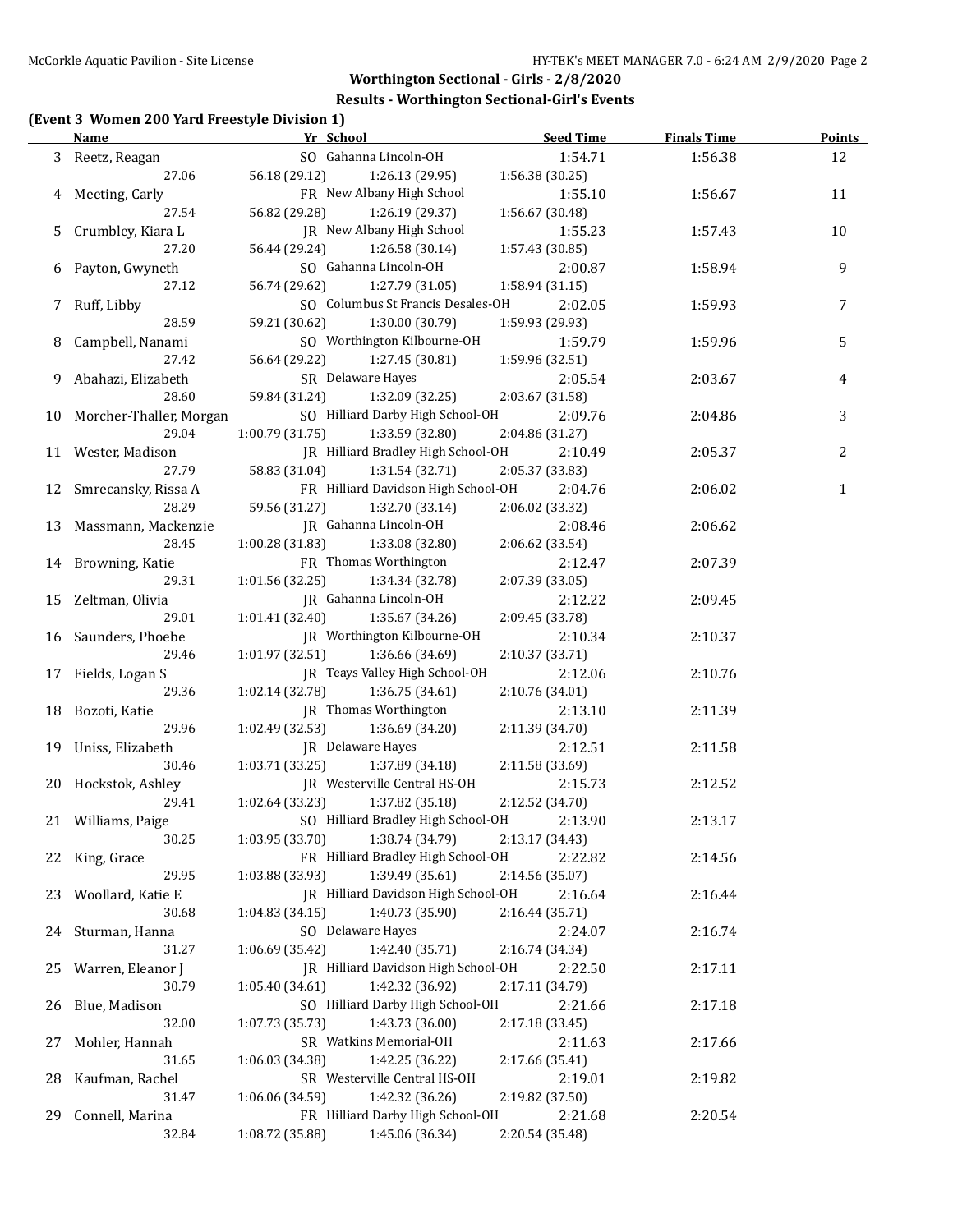#### **Results - Worthington Sectional-Girl's Events**

## **(Event 3 Women 200 Yard Freestyle Division 1)**

|    | <b>Name</b>              | Yr School                            | <b>Seed Time</b> | <b>Finals Time</b> | <b>Points</b> |
|----|--------------------------|--------------------------------------|------------------|--------------------|---------------|
|    | 30 Volzer, Sarah         | SO Thomas Worthington                | 2:27.06          | 2:20.80            |               |
|    | 32.35                    | 1:09.14(36.79)<br>1:46.54 (37.40)    | 2:20.80 (34.26)  |                    |               |
|    | 31 Daniel, Brea          | FR Westerville Central HS-OH         | 2:19.96          | 2:23.68            |               |
|    | 31.82                    | 1:07.50 (35.68)<br>1:45.02 (37.52)   | 2:23.68 (38.66)  |                    |               |
|    | 32 Burky, Lily           | FR Westerville Central HS-OH         | 2:30.61          | 2:23.89            |               |
|    | 33.34                    | 1:10.48 (37.14)<br>1:48.88 (38.40)   | 2:23.89 (35.01)  |                    |               |
|    | 33 Brown, Ella           | JR Worthington Kilbourne-OH          | 2:30.49          | 2:26.61            |               |
|    | 31.73                    | 1:08.88 (37.15)<br>1:48.26 (39.38)   | 2:26.61 (38.35)  |                    |               |
|    | 34 Burd, Paige           | SR Newark Hgh School-OH              | 2:26.55          | 2:26.78            |               |
|    | 32.57                    | 1:09.69 (37.12)<br>1:48.35 (38.66)   | 2:26.78 (38.43)  |                    |               |
|    | 35 Weeks, Jenny          | SO Hilliard Bradley High School-OH   | 2:35.98          | 2:27.98            |               |
|    | 34.83                    | 1:12.90 (38.07)<br>1:51.21 (38.31)   | 2:27.98 (36.77)  |                    |               |
|    | 36 Letzelter, Matty      | SO Columbus St Francis Desales-OH    | 2:28.33          | 2:29.32            |               |
|    | 33.04                    | 1:10.33 (37.29)<br>1:49.74 (39.41)   | 2:29.32 (39.58)  |                    |               |
| 37 | Steele, Annalie          | FR Thomas Worthington                | 2:34.54          | 2:29.60            |               |
|    | 32.18                    | 1:09.44 (37.26)<br>1:50.27 (40.83)   | 2:29.60 (39.33)  |                    |               |
|    |                          | SO Newark Hgh School-OH              | 2:40.33          |                    |               |
| 38 | Swickard, Halen<br>33.75 |                                      |                  | 2:29.75            |               |
|    |                          | 1:51.44 (1:17.69)<br>2:29.75 (38.31) |                  |                    |               |
| 39 | Reed, Olivia             | SR Delaware Hayes                    | 2:32.49          | 2:30.14            |               |
|    | 33.92                    | 1:52.10 (39.53)<br>1:12.57(38.65)    | 2:30.14 (38.04)  |                    |               |
| 40 | Cuozzo, Maria            | SO Worthington Kilbourne-OH          | 2:35.24          | 2:30.71            |               |
|    | 33.45                    | 1:51.70 (40.18)<br>1:11.52 (38.07)   | 2:30.71 (39.01)  |                    |               |
|    | 41 Trigg, Allie          | JR Watkins Memorial-OH               | 2:37.68          | 2:34.79            |               |
|    | 32.72                    | 1:11.94 (39.22)<br>1:53.67 (41.73)   | 2:34.79 (41.12)  |                    |               |
| 42 | Jordan, Emma             | JR Watkins Memorial-OH               | 2:46.94          | 2:35.27            |               |
|    | 32.78                    | 1:11.96 (39.18)<br>1:54.10 (42.14)   | 2:35.27 (41.17)  |                    |               |
|    | 43 McGarry, Eva          | SR Watkins Memorial-OH               | 2:30.14          | 2:35.51            |               |
|    | 35.91                    | 1:15.36(39.45)<br>1:55.50 (40.14)    | 2:35.51 (40.01)  |                    |               |
|    | 44 Gutman, Lizzy         | SO Columbus St Francis Desales-OH    | 2:36.28          | 2:37.40            |               |
|    | 34.99                    | 1:14.83(39.84)<br>1:56.62 (41.79)    | 2:37.40 (40.78)  |                    |               |
|    | 45 Huff, Simone          | FR Big Walnut High School-OH         | 2:42.75          | 2:44.26            |               |
|    | 34.94                    | 1:15.88(40.94)<br>2:00.34 (44.46)    | 2:44.26 (43.92)  |                    |               |
| 46 | Janson, Lily             | SR Marion Harding High School-OH     | 2:45.55          | 2:44.96            |               |
|    | 37.97                    | 1:18.94(40.97)<br>2:02.61 (43.67)    | 2:44.96 (42.35)  |                    |               |
|    | 47 Schafer, Quinn        | SO Licking Heights High School-OH    | 2:58.05          | 2:45.31            |               |
|    | 39.36                    | 1:21.79 (42.43)<br>2:05.97 (44.18)   | 2:45.31 (39.34)  |                    |               |
|    | 48 Lawrence, Joleigh     | SO Big Walnut High School-OH         | 2:39.98          | 2:47.58            |               |
|    | 37.71                    | 2:47.58 (1:27.84)<br>1:19.74(42.03)  |                  |                    |               |
| 49 | Danne, Abbey             | SO Big Walnut High School-OH         | 2:51.62          | 2:47.77            |               |
|    | 38.37                    | 1:22.08 (43.71)<br>2:06.75 (44.67)   | 2:47.77 (41.02)  |                    |               |
| 50 | Russull, Ellie           | SO Big Walnut High School-OH         | 3:00.61          | 2:49.40            |               |
|    | 38.41                    | 1:21.59 (43.18)<br>2:06.47 (44.88)   | 2:49.40 (42.93)  |                    |               |
|    | 51 Hutchinson, Briana    | FR Newark Hgh School-OH              | 2:50.31          | 2:50.64            |               |
|    | 35.36                    | 2:03.69 (47.09)<br>1:16.60(41.24)    | 2:50.64 (46.95)  |                    |               |
| 52 | Crowe, Breauna           | SR Marion Harding High School-OH     | 2:46.69          | 2:50.81            |               |
|    | 37.34                    | 2:06.74 (45.49)<br>1:21.25 (43.91)   | 2:50.81 (44.07)  |                    |               |
| 53 | Goldsmith, Molly         | JR Columbus St Francis Desales-OH    | 2:54.59          | 2:58.38            |               |
|    | 40.45                    | 1:26.07 (45.62)<br>2:12.98 (46.91)   | 2:58.38 (45.40)  |                    |               |
|    | 54 Hodge, Carrie R       | SR Marion Harding High School-OH     | 2:57.28          | 3:08.35            |               |
|    | 39.31                    | 2:18.71 (51.03)<br>1:27.68 (48.37)   | 3:08.35 (49.64)  |                    |               |
| 55 | Bohn, Elizabeth          | JR Licking Heights High School-OH    | 3:02.46          | 3:09.63            |               |
|    | 40.68                    | 2:21.86 (51.21)<br>1:30.65 (49.97)   | 3:09.63 (47.77)  |                    |               |
|    |                          | JR Newark Hgh School-OH              |                  |                    |               |
| 56 | Todd, Emma               | 1:34.47 (51.71)                      | 3:16.87          | 3:17.01            |               |
|    | 42.76                    | 2:26.67 (52.20)                      | 3:17.01 (50.34)  |                    |               |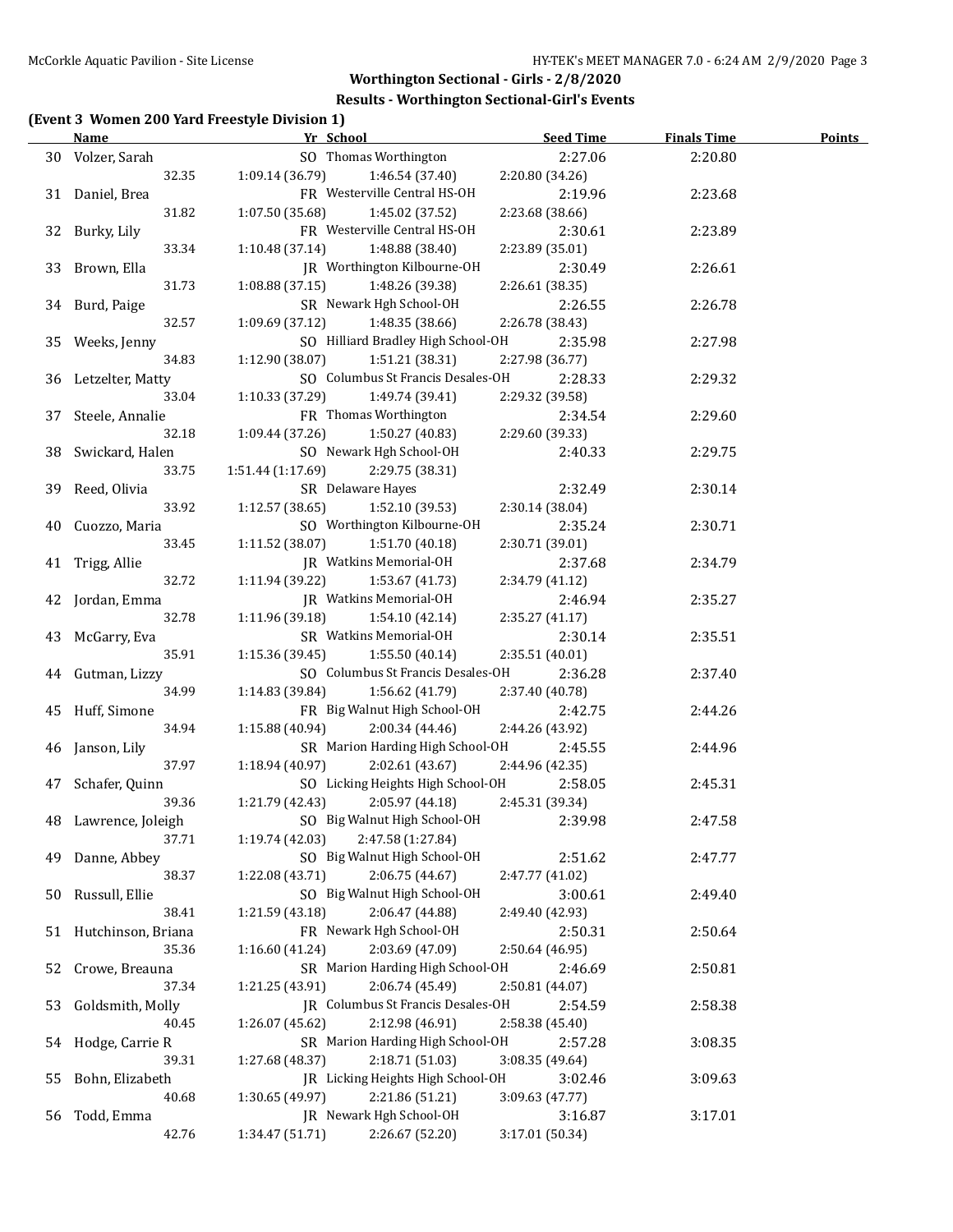**Results - Worthington Sectional-Girl's Events**

|    | (Event 3 Women 200 Yard Freestyle Division 1)<br>Name |                             | <b>Example 20 Yr School Seed Time Finals Time</b> Finals Time |                            |                       | <b>Points</b> |
|----|-------------------------------------------------------|-----------------------------|---------------------------------------------------------------|----------------------------|-----------------------|---------------|
|    | 57 Creamer, Meagan                                    |                             | JR Licking Heights High School-OH                             | 3:21.94                    | 3:32.52               |               |
|    | 43.57                                                 |                             | $1:37.21(53.64)$ $2:34.69(57.48)$                             | 3:32.52 (57.83)            |                       |               |
|    | Event 3 Women 200 Yard Freestyle Division 2           |                             |                                                               |                            |                       |               |
|    | Meet Record: $1:55.13$ # $2/9/2019$                   |                             | Ava Lachey                                                    |                            | <b>New Albany</b>     |               |
|    | Name                                                  | <b>Example 20 Yr School</b> |                                                               |                            | Seed Time Finals Time | Points        |
|    |                                                       |                             | SR Johnstown-Monroe-LE                                        |                            |                       |               |
|    | 1 Mertz, Olesya<br>29.16                              |                             | $1:01.64$ (32.48) $1:35.39$ (33.75)                           | 2:08.99<br>2:09.42 (34.03) | 2:09.42               | 16            |
|    |                                                       |                             |                                                               |                            |                       |               |
|    | <b>Event 5 Women 200 Yard IM Division 1</b>           |                             |                                                               |                            |                       |               |
|    | Meet Record: 2:08.64 # 1/29/2000                      |                             | <b>Katie Ness</b>                                             |                            | Thom. Worth.          |               |
|    | <b>Name</b>                                           | <b>Example 21 Yr School</b> |                                                               | <u>Seed Time</u>           | <b>Finals Time</b>    | <b>Points</b> |
|    | 1 Belli, Marie                                        |                             | FR Gahanna Lincoln-OH                                         | 2:04.46                    | 2:07.06#              | 16            |
|    | 27.05                                                 | 57.91 (30.86)               | 1:35.82 (37.91)                                               | 2:07.06 (31.24)            |                       |               |
|    | 2 Boals, Sydney                                       |                             | JR New Albany High School                                     | 2:04.74                    | 2:09.87               | 13            |
|    | 27.82                                                 |                             | $1:00.75(32.93)$ $1:39.07(38.32)$                             | 2:09.87 (30.80)            |                       |               |
|    | 3 Hitler, Kendall                                     |                             | SO Gahanna Lincoln-OH                                         | 2:10.22                    | 2:10.09               | 12            |
|    | 27.20                                                 |                             | 59.00 (31.80) 1:39.04 (40.04)                                 | 2:10.09 (31.05)            |                       |               |
|    | 4 Sims, Kaitlyn                                       |                             | JR Hilliard Bradley High School-OH                            | 2:11.55                    | 2:11.82               | 11            |
|    | 27.88                                                 |                             | $1:00.12$ $(32.24)$ $1:40.08$ $(39.96)$                       | 2:11.82 (31.74)            |                       |               |
| 5. | Kiss, Sami                                            |                             | SO Gahanna Lincoln-OH                                         | 2:10.12                    | 2:12.97               | 10            |
|    | 28.15                                                 | 1:02.02(33.87)              | 1:40.28 (38.26)                                               | 2:12.97 (32.69)            |                       |               |
|    | 6 Delma, Paige                                        |                             | FR Worthington Kilbourne-OH                                   | 2:12.90                    | 2:12.99               | 9             |
|    | 1:02.71                                               | 1:42.62 (39.91)             | 2:12.99 (30.37)                                               | 2:12.99()                  |                       |               |
|    | 7 Saribalas, Stacy M                                  |                             | JR New Albany High School                                     | 2:12.41                    | 2:13.73               | 7             |
|    | 28.83                                                 | 1:03.24 (34.41)             | 1:42.19 (38.95)                                               | 2:13.73 (31.54)            |                       |               |
|    | 8 Fisher, Eloise                                      |                             | SO Gahanna Lincoln-OH                                         | 2:14.36                    | 2:14.95               | 5             |
|    | 29.32                                                 | 1:04.38(35.06)              | 1:42.36 (37.98)                                               | 2:14.95 (32.59)            |                       |               |
|    | 9 Downs, Marisa C                                     |                             | SO New Albany High School                                     | 2:12.17                    | 2:16.29               | 4             |
|    | 28.88                                                 | 1:02.23(33.35)              | 1:44.90 (42.67)                                               | 2:16.29 (31.39)            |                       |               |
|    | 10 Gehring, Brogan F                                  |                             | SR Hilliard Davidson High School-OH                           | 2:10.83                    | 2:18.16               | 3             |
|    | 15.57                                                 | 1:07.03(51.46)              | 1:45.87 (38.84)                                               | 2:18.16 (32.29)            |                       |               |
|    | 11 Hogan, Emma M                                      |                             | JR New Albany High School                                     | 2:21.67                    | 2:21.71               | 2             |
|    | 29.84                                                 | 1:05.19(35.35)              | 1:48.45 (43.26)                                               | 2:21.71 (33.26)            |                       |               |
|    |                                                       |                             | FR Hilliard Davidson High School-OH                           |                            |                       |               |
|    | 12 Johanssen, Addie M<br>31.30                        |                             | 1:50.65 (41.27)                                               | 2:29.55                    | 2:26.00               | $\mathbf{1}$  |
|    |                                                       | 1:09.38 (38.08)             |                                                               | 2:26.00 (35.35)            |                       |               |
|    | 13 Amrine, Katie                                      |                             | SR Delaware Hayes<br>1:52.02 (46.43)                          | 2:27.81                    | 2:26.82               |               |
|    | 29.63                                                 | 1:05.59 (35.96)             |                                                               | 2:26.82 (34.80)            |                       |               |
|    | 14 Wilson, Mariella                                   |                             | FR Westerville Central HS-OH                                  | 2:30.79                    | 2:27.17               |               |
|    | 32.84                                                 | 1:09.68 (36.84)             | 1:53.05 (43.37)                                               | 2:27.17 (34.12)            |                       |               |
| 15 | Wheeler, Marci                                        |                             | SR Delaware Hayes                                             | 2:31.00                    | 2:27.87               |               |
|    | 31.60                                                 | 1:09.87 (38.27)             | 1:53.36 (43.49)                                               | 2:27.87 (34.51)            |                       |               |
|    | 16 Lo, Bella                                          |                             | FR Westerville Central HS-OH                                  | 2:36.25                    | 2:35.69               |               |
|    | 32.99                                                 | 1:12.50 (39.51)             | 1:57.58 (45.08)                                               | 2:35.69 (38.11)            |                       |               |
| 17 | Smith, Natalie                                        |                             | FR Thomas Worthington                                         | 2:37.64                    | 2:39.13               |               |
|    | 35.38                                                 | 1:15.21 (39.83)             | 2:01.02 (45.81)                                               | 2:39.13 (38.11)            |                       |               |
|    | 18 Lane, Eva                                          |                             | SO Big Walnut High School-OH                                  | 2:42.25                    | 2:40.75               |               |
|    | 34.73                                                 | 1:15.51 (40.78)             | 2:03.48 (47.97)                                               | 2:40.75 (37.27)            |                       |               |
| 19 | Long, Logan B                                         |                             | SO Hilliard Davidson High School-OH                           | 2:52.94                    | 2:41.21               |               |
|    | 35.94                                                 | 1:14.47(38.53)              | 2:04.27 (49.80)                                               | 2:41.21 (36.94)            |                       |               |
| 20 | Yu, Cindy                                             |                             | FR Hilliard Bradley High School-OH                            | 2:43.90                    | 2:42.61               |               |
|    | 34.13                                                 | 1:16.46 (42.33)             | 2:02.23 (45.77)                                               | 2:42.61 (40.38)            |                       |               |
| 21 | Chapman, Lauryn                                       |                             | JR Westerville Central HS-OH                                  | 2:45.68                    | 2:42.96               |               |
|    | 32.92                                                 | 1:15.86 (42.94)             | 2:05.33 (49.47)                                               | 2:42.96 (37.63)            |                       |               |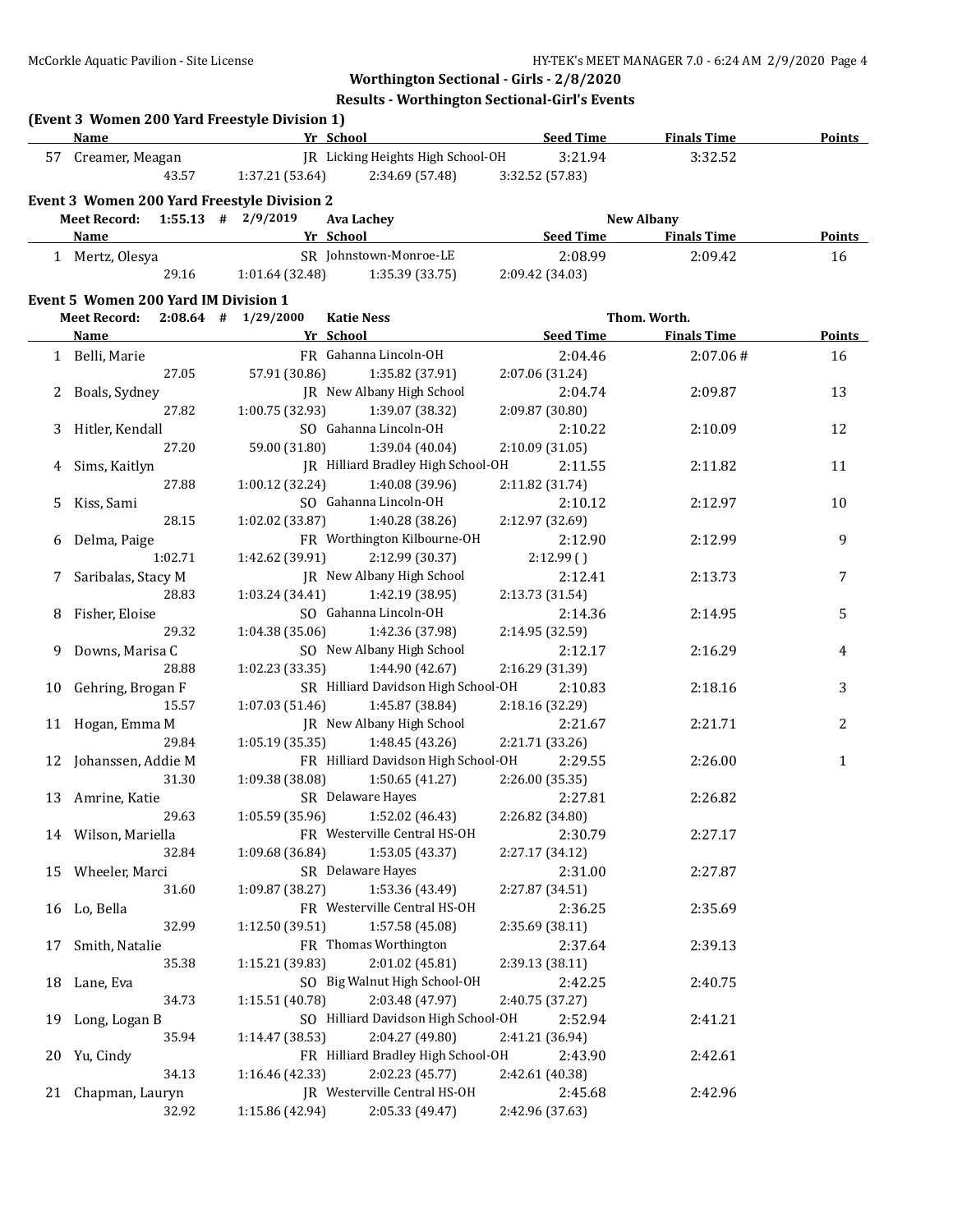## **Worthington Sectional - Girls - 2/8/2020 Results - Worthington Sectional-Girl's Events**

#### **(Event 5 Women 200 Yard IM Division 1)**

| Name                  | Yr School                           |                                                       | <b>Seed Time</b> | <b>Finals Time</b> | <b>Points</b> |
|-----------------------|-------------------------------------|-------------------------------------------------------|------------------|--------------------|---------------|
| 22 Hartzog, Annabelle |                                     | SO Watkins Memorial-OH                                | 2:50.89          | 2:50.35            |               |
| 36.73                 |                                     | $1:22.80(46.07)$ $2:13.06(50.26)$                     | 2:50.35 (37.29)  |                    |               |
| 23 Ballenger, Paige   |                                     | JR Watkins Memorial-OH                                | 2:49.94          | 2:50.99            |               |
| 34.58                 |                                     | $1:18.16(43.58)$ $2:09.33(51.17)$                     | 2:50.99(41.66)   |                    |               |
| 24 Raquepaw, Allison  |                                     | FR Delaware Hayes                                     | 2:53.21          | 2:52.38            |               |
| 38.32                 |                                     | $1:22.63(44.31)$ $2:13.41(50.78)$                     | 2:52.38 (38.97)  |                    |               |
| 25 Stone, Kathryn     |                                     | SO Columbus St Francis Desales-OH                     | 2:56.99          | 2:53.86            |               |
| 37.15                 |                                     | $1:20.60(43.45)$ $2:14.46(53.86)$                     | 2:53.86 (39.40)  |                    |               |
| 26 Wasil, Carys       |                                     | SO Columbus St Francis Desales-OH                     | 3:00.10          | 2:56.15            |               |
| 38.39                 |                                     | $1:25.04(46.65)$ $2:14.63(49.59)$                     | 2:56.15 (41.52)  |                    |               |
| 27 Carpenter, Leah    |                                     | SO Watkins Memorial-OH                                | 3:00.73          | 2:58.41            |               |
| 44.69                 |                                     | $1:26.29(41.60)$ $2:16.95(50.66)$                     | 2:58.41 (41.46)  |                    |               |
| 28 Darner, Grace      |                                     | FR Worthington Kilbourne-OH                           | 3:02.35          | 3:04.01            |               |
| 38.99                 |                                     | $1:26.65(47.66)$ $2:20.97(54.32)$                     | 3:04.01(43.04)   |                    |               |
| 29 Renz, Maddie G     |                                     | FR Hilliard Davidson High School-OH                   | 3:10.77          | 3:09.72            |               |
| 42.16                 |                                     | $1:31.42$ (49.26) $2:27.45$ (56.03) $3:09.72$ (42.27) |                  |                    |               |
| 30 Shuey, Makayla     |                                     | JR Columbus St Francis Desales-OH                     | 3:13.21          | 3:10.35            |               |
| 39.86                 | $2:27.41(1:47.55)$ $3:10.35(42.94)$ |                                                       |                  |                    |               |
| 31 Miracle, Taylor    |                                     | JR Marion Harding High School-OH                      | 3:27.90          | 3:19.71            |               |
| 40.22                 | $2:35.74(1:55.52)$ $3:19.71(43.97)$ |                                                       |                  |                    |               |
| 32 Jones, Maddy       |                                     | FR Big Walnut High School-OH                          | 3:24.84          | 3:28.36            |               |
| 41.72                 |                                     | $1:33.51(51.79)$ $2:39.46(1:05.95)$                   | 3:28.36 (48.90)  |                    |               |
| Six, Grace            |                                     | JR Watkins Memorial-OH                                | 3:02.14          | DQ                 |               |
| 37.46                 |                                     | 1:25.55 (48.09) 2:30.18 (1:04.63) DQ (45.74)          |                  |                    |               |
| --- Leithauser, Cate  |                                     | SR Columbus St Francis Desales-OH                     | 3:19.79          | DQ                 |               |
| 46.25                 |                                     | $1:37.58(51.33)$ $2:36.07(58.49)$                     | DQ (43.38)       |                    |               |

#### **Event 7 Women 50 Yard Freestyle Division 1**

|    | #<br>23.87<br><b>Meet Record:</b> | 2/9/2019       | Lexi Elkovitch<br><b>New Albany</b> |                  |                    |               |
|----|-----------------------------------|----------------|-------------------------------------|------------------|--------------------|---------------|
|    | Name                              |                | Yr School                           | <b>Seed Time</b> | <b>Finals Time</b> | <b>Points</b> |
| 1  | Lachey, Ava M                     | SO.            | New Albany High School              | 23.61            | 23.47#             | 16            |
| 2  | Smith, Kiah                       | SO.            | Westerville Central HS-OH           | 24.89            | 23.88              | 13            |
| 3  | Elkovitch, Lexi A                 | SR             | New Albany High School              | 23.61            | 23.99              | 12            |
| 4  | Hovorka, Olivia R                 | SO.            | New Albany High School              | 24.70            | 24.45              | 11            |
| 5  | Carter, Mackenzie                 | <b>FR</b>      | Delaware Hayes                      | 24.14            | 24.48              | 10            |
| 6  | Morris, Evie M                    | SO.            | New Albany High School              | 24.45            | 24.51              | 9             |
| 7  | Richner, Lauren                   | IR             | Worthington Kilbourne-OH            | 24.56            | 24.72              | 7             |
| 8  | Smith, Kailyn                     | S <sub>O</sub> | Delaware Hayes                      | 25.56            | 25.29              | 5             |
| 9  | Antonetz, Sophia                  | SR             | Westerville Central HS-OH           | 26.24            | 25.48              | 4             |
| 10 | Taylor, Audrey                    | <b>SR</b>      | Thomas Worthington                  | 25.79            | 25.50              | 3             |
| 11 | Ishida, Ellie                     | <b>SR</b>      | Worthington Kilbourne-OH            | 26.16            | 25.94              | 2             |
| 12 | Brofford, Stella                  | <b>FR</b>      | Gahanna Lincoln-OH                  | 26.21            | 25.99              | $\mathbf{1}$  |
| 13 | Ouyang, Rena                      | IR             | Delaware Hayes                      | 24.95            | 26.16              |               |
| 14 | Wood, Natalie                     | IR             | Hilliard Darby High School-OH       | 26.36            | 26.35              |               |
| 15 | Lin, Maia                         | IR             | Thomas Worthington                  | 27.90            | 26.49              |               |
| 16 | Helm, Charlotte                   | <b>FR</b>      | Thomas Worthington                  | 28.04            | 26.73              |               |
| 17 | Kuiken, Caroline                  | <b>FR</b>      | Gahanna Lincoln-OH                  | 27.08            | 26.87              |               |
| 18 | Abahazi, Emily                    | SR             | Delaware Hayes                      | 27.27            | 26.96              |               |
| 19 | Slisher, Rylee                    | IR             | Gahanna Lincoln-OH                  | 27.39            | 27.06              |               |
| 20 | Sampson, Makayla                  | SR             | Westerville Central HS-OH           | 27.46            | 27.18              |               |
| 21 | Fisher, Melanie                   | SR             | Worthington Kilbourne-OH            | 27.95            | 27.27              |               |
| 22 | Hopkins, Rachel                   | SO.            | Hilliard Darby High School-OH       | 27.21            | 27.40              |               |
| 23 | Quimba, Isabel                    | <b>SR</b>      | Hilliard Darby High School-OH       | 26.01            | 27.41              |               |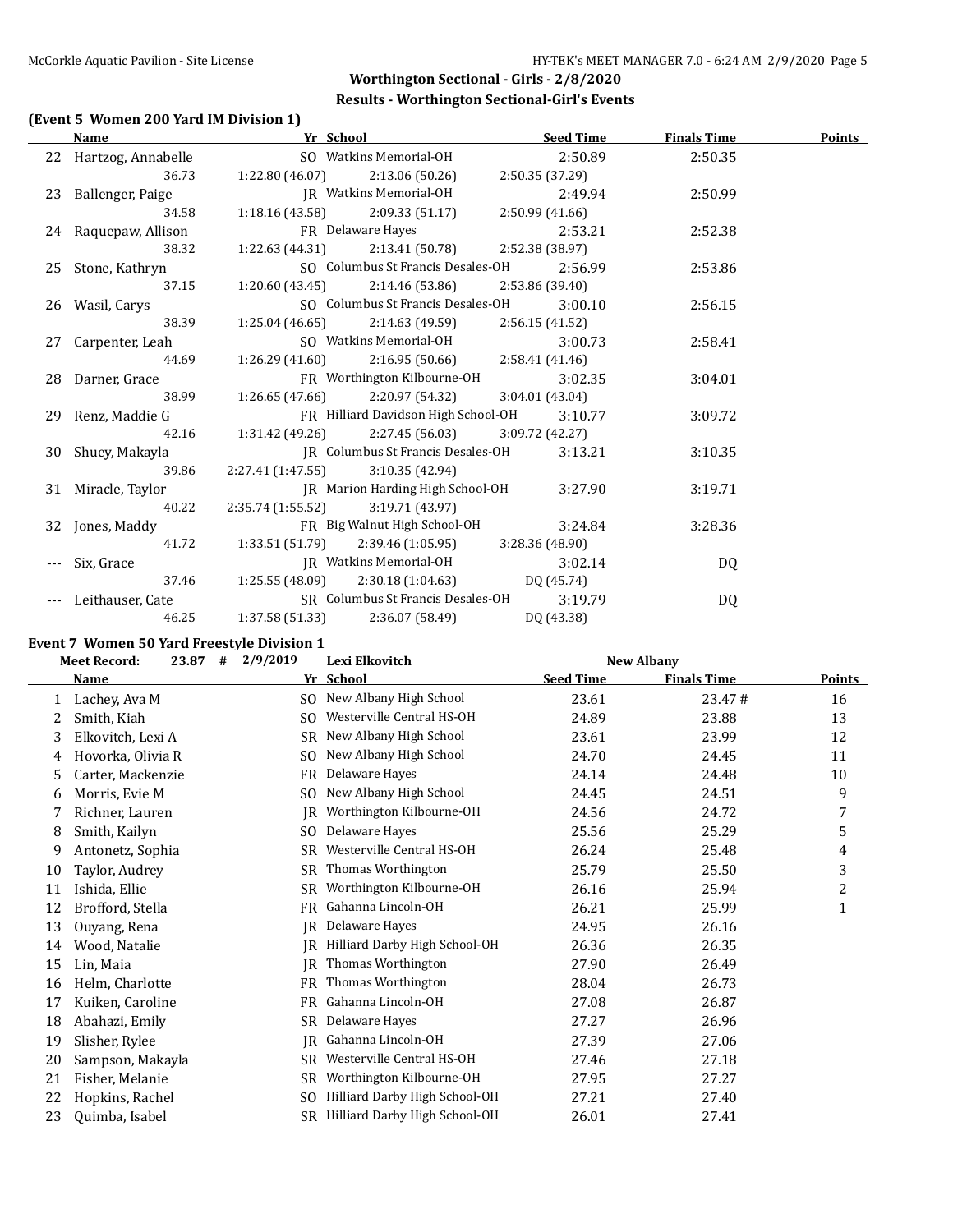#### **Results - Worthington Sectional-Girl's Events**

#### **(Event 7 Women 50 Yard Freestyle Division 1)**

|       | Name                |     | Yr School                           | <b>Seed Time</b> | <b>Finals Time</b> | <b>Points</b> |
|-------|---------------------|-----|-------------------------------------|------------------|--------------------|---------------|
| $*24$ | Stefan-Adams, Chloe | IR  | Westerville Central HS-OH           | 27.36            | 27.57              |               |
| $*24$ | Smith, Vivian E     |     | JR Hilliard Davidson High School-OH | 27.51            | 27.57              |               |
| 26    | Erdman, Paige P     |     | SR Hilliard Davidson High School-OH | 27.17            | 27.60              |               |
| 27    | Parker, Brooke      | IR  | <b>Watkins Memorial-OH</b>          | 27.44            | 27.62              |               |
| 28    | Callander, Zoey     |     | FR Gahanna Lincoln-OH               | 27.71            | 27.65              |               |
| 29    | Kallergis, Nataliya | IR  | Thomas Worthington                  | 27.54            | 28.16              |               |
| 30    | Riley, Ava          |     | FR Hilliard Bradley High School-OH  | 28.25            | 28.36              |               |
| 31    | Arledge, Cj         | SO. | Teays Valley High School-OH         | 29.52            | 28.72              |               |
| 32    | O'Brien, Kennedy    | FR  | Worthington Kilbourne-OH            | 29.57            | 28.76              |               |
| 33    | Murnieks, Karli     | FR  | Big Walnut High School-OH           | 28.76            | 28.78              |               |
| 34    | Anderson, Ashley    | SO. | Columbus St Francis Desales-OH      | 28.92            | 28.88              |               |
| 35    | Meadows, Hallie     |     | SR Newark Hgh School-OH             | 28.75            | 28.94              |               |
| 36    | Olson, Madeline     | IR  | Watkins Memorial-OH                 | 29.83            | 29.12              |               |
| 37    | Thomas, Kate        |     | JR Hilliard Bradley High School-OH  | 29.21            | 29.48              |               |
| 38    | McKinniss, Maddie   | SR  | Marion Harding High School-OH       | 27.88            | 29.78              |               |
| 39    | Trigg, Allie        | JR  | Watkins Memorial-OH                 | 29.44            | 30.10              |               |
| 40    | Conley, Grace       | IR  | <b>Watkins Memorial-OH</b>          | 28.85            | 30.17              |               |
| 41    | Swickard, Halen     | SO. | Newark Hgh School-OH                | 30.28            | 30.36              |               |
| 42    | Smith, Miriam C     |     | FR Hilliard Davidson High School-OH | 31.91            | 31.43              |               |
| 43    | Vosskuehler, Jenna  | IR  | Hilliard Bradley High School-OH     | 31.96            | 32.08              |               |
| 44    | Snow, Breanna       |     | SR Newark Hgh School-OH             | 30.78            | 32.13              |               |
| 45    | Maynard, Maddy      | SR  | Marion Harding High School-OH       | 32.45            | 32.27              |               |
| 46    | Saulino, Kelsie     |     | SO Hilliard Darby High School-OH    | 31.34            | 32.49              |               |
| 47    | Edwards, Becca      |     | SR Marion Harding High School-OH    | 32.62            | 32.70              |               |
| 48    | Harper, Emilee      |     | JR Newark Hgh School-OH             | 33.30            | 33.15              |               |
| 49    | Livesay, Katrina    |     | FR Big Walnut High School-OH        | 34.04            | 33.47              |               |
| 50    | McGhee, Jayani      |     | SO Licking Heights High School-OH   | 33.91            | 33.79              |               |
| 51    | Chabot, Julie       | SR  | Teays Valley High School-OH         | 34.04            | 33.80              |               |
| 52    | Feyh, Cassie        | SR  | Teays Valley High School-OH         | 34.98            | 34.61              |               |
| 53    | DeGuzman, Isabella  | FR  | Columbus St Francis Desales-OH      | 38.33            | 35.89              |               |
| 54    | Prothero, Addy      |     | SR Licking Heights High School-OH   | 40.15            | 36.42              |               |
| 55    | Groff, Abigail      | SO. | Columbus St Francis Desales-OH      | 38.71            | 38.01              |               |
| 56    | Sagle, Lanie        | SO. | Licking Heights High School-OH      | 41.28            | 40.61              |               |
| 57    | Sandberg, Molly     |     | FR Hilliard Bradley High School-OH  | 43.63            | 41.73              |               |
| 58    | Maze, Kaitlyn       | SR  | Big Walnut High School-OH           | 43.86            | 43.25              |               |
| 59    | Duncan, Gwen R      |     | JR Hilliard Davidson High School-OH | 42.69            | 44.62              |               |
| 60    | Hernandez, Lisette  |     | FR Licking Heights High School-OH   | 47.33            | 48.72              |               |

# **Event 11 Women 100 Yard Butterfly Division 1**

| 57.40<br>Meet Record: |                   | # | 2/9/2019<br><b>Gabrielle Brust</b> |                  | <b>Watkins Memorial</b> |        |
|-----------------------|-------------------|---|------------------------------------|------------------|-------------------------|--------|
|                       | Name              |   | Yr School                          | <b>Seed Time</b> | <b>Finals Time</b>      | Points |
|                       | Hovorka, Olivia R |   | New Albany High School<br>SO.      | 57.56            | 56.46#                  | 16     |
|                       | 26.23             |   | 56.46 (30.23)                      |                  |                         |        |
|                       | Smith, Kiah       |   | Westerville Central HS-OH<br>SO.   | 1:00.65          | 56.68#                  | 13     |
|                       | 26.51             |   | 56.68 (30.17)                      |                  |                         |        |
| 3                     | Belli, Marie      |   | FR Gahanna Lincoln-OH              | 55.88            | 56.76#                  | 12     |
|                       | 26.90             |   | 56.76 (29.86)                      |                  |                         |        |
| 4                     | Brust, Gabrielle  |   | SR Watkins Memorial-OH             | 54.91            | 56.87#                  | 11     |
|                       | 26.93             |   | 56.87 (29.94)                      |                  |                         |        |
| 5.                    | Smith, Kailyn     |   | Delaware Hayes<br>SO.              | 59.01            | 58.41                   | 10     |
|                       | 27.26             |   | 58.41 (31.15)                      |                  |                         |        |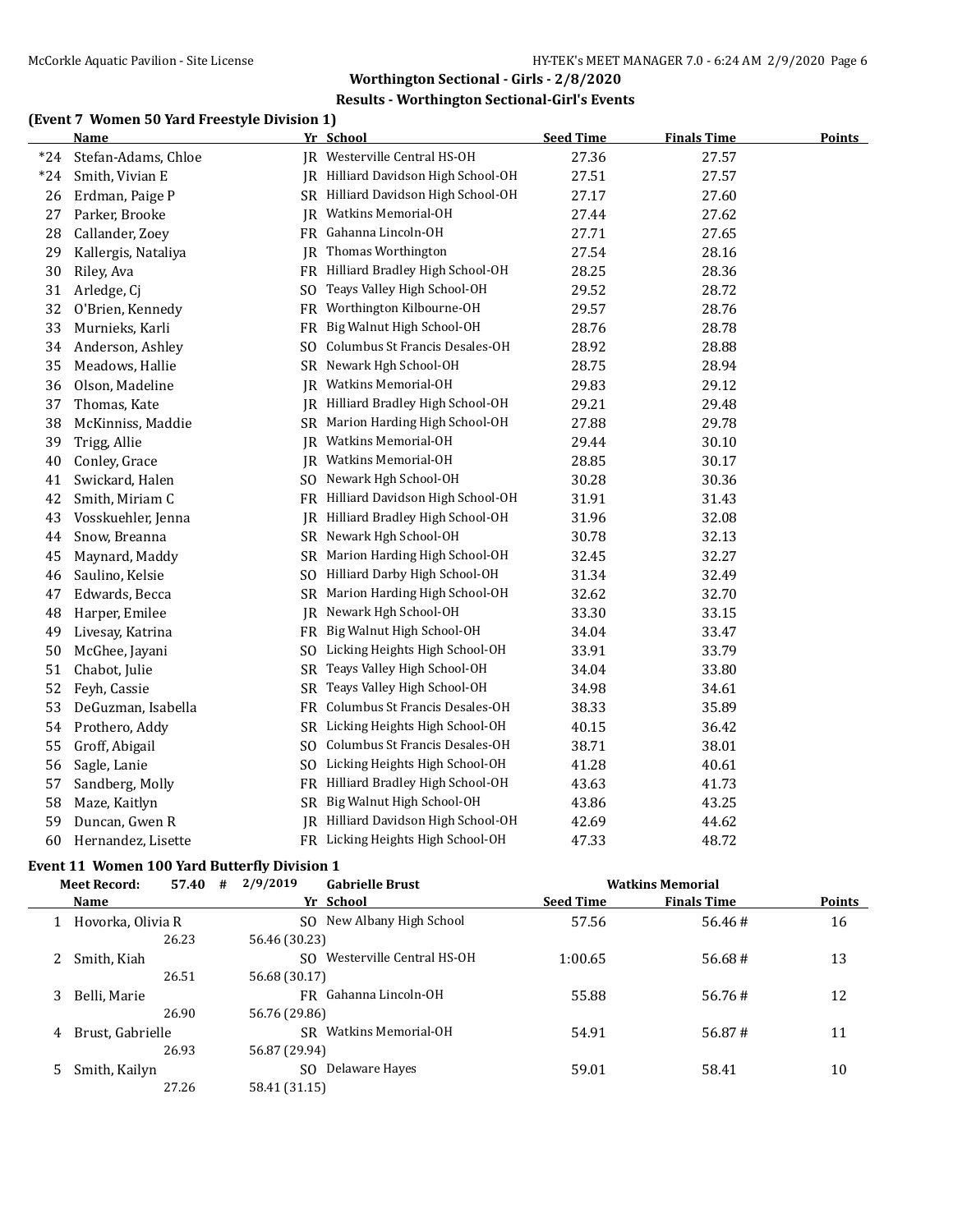#### **Results - Worthington Sectional-Girl's Events**

### **(Event 11 Women 100 Yard Butterfly Division 1)**

|    | <u>Name</u>              | Yr School                                    | <b>Seed Time</b> | <b>Finals Time</b> | <b>Points</b> |
|----|--------------------------|----------------------------------------------|------------------|--------------------|---------------|
|    | 6 Hitler, Kendall        | SO Gahanna Lincoln-OH                        | 58.39            | 58.57              | 9             |
|    | 27.82                    | 58.57 (30.75)                                |                  |                    |               |
| 7  | Antonetz, Sloane         | FR Thomas Worthington                        | 58.55            | 59.06              | 7             |
|    | 27.14                    | 59.06 (31.92)                                |                  |                    |               |
| 8  | Cartnal, Madison         | SR Newark Hgh School-OH                      | 58.70            | 59.50              | 5             |
|    | 27.46                    | 59.50 (32.04)                                |                  |                    |               |
| 9  | Bergmann, Olivia         | SR New Albany High School                    | 58.73            | 1:00.04            | 4             |
|    | 27.27                    | 1:00.04 (32.77)                              |                  |                    |               |
|    | 10 Antonetz, Sophia      | SR Westerville Central HS-OH                 | 1:03.57          | 1:00.40            | 3             |
|    | 28.91                    | 1:00.40 (31.49)                              |                  |                    |               |
|    | 11 Sims, Kaitlyn         | JR Hilliard Bradley High School-OH           | 1:01.21          | 1:00.57            | 2             |
|    | 28.27                    | 1:00.57 (32.30)<br>SO New Albany High School |                  |                    |               |
| 12 | Downs, Marisa C<br>28.37 |                                              | 57.43            | 1:01.38            | 1             |
|    | Lin, Maia                | 1:01.38 (33.01)<br>JR Thomas Worthington     | 1:02.82          | 1:03.16            |               |
| 13 | 29.51                    | 1:03.16(33.65)                               |                  |                    |               |
|    | 14 Ertz, Lauren          | SR Delaware Hayes                            | 1:05.87          | 1:03.46            |               |
|    | 28.51                    | 1:03.46 (34.95)                              |                  |                    |               |
| 15 | Smrecansky, Rissa A      | FR Hilliard Davidson High School-OH          | 1:03.07          | 1:03.84            |               |
|    | 29.38                    | 1:03.84 (34.46)                              |                  |                    |               |
|    | 16 Massmann, Mackenzie   | JR Gahanna Lincoln-OH                        | 1:03.32          | 1:04.29            |               |
|    | 29.58                    | 1:04.29 (34.71)                              |                  |                    |               |
| 17 | Ouyang, Rena             | JR Delaware Hayes                            | 1:01.65          | 1:04.84            |               |
|    | 29.73                    | 1:04.84 (35.11)                              |                  |                    |               |
| 18 | Arnholt, Xandy K         | SO Watkins Memorial-OH                       | 1:04.86          | 1:04.93            |               |
|    | 30.62                    | 1:04.93 (34.31)                              |                  |                    |               |
| 19 | Leatherman, Abby E       | JR New Albany High School                    | 1:09.99          | 1:05.24            |               |
|    | 30.07                    | 1:05.24 (35.17)                              |                  |                    |               |
| 20 | Gundler, Madelyn         | JR Watkins Memorial-OH                       | 1:03.86          | 1:06.45            |               |
|    | 30.36                    | 1:06.45 (36.09)                              |                  |                    |               |
|    | 21 Brooks, Isa           | SR Hilliard Bradley High School-OH           | 1:09.57          | 1:08.23            |               |
|    | 30.80                    | 1:08.23 (37.43)                              |                  |                    |               |
| 22 | Williams, Paige          | SO Hilliard Bradley High School-OH           | 1:08.69          | 1:09.17            |               |
|    | 31.71                    | 1:09.17 (37.46)                              |                  |                    |               |
|    | 23 Marks, Kiersten       | SO Gahanna Lincoln-OH                        | 1:09.79          | 1:10.44            |               |
|    | 32.22                    | 1:10.44 (38.22)                              |                  |                    |               |
|    | 24 Letzelter, Lydia      | FR Columbus St Francis Desales-OH            | 1:13.09          | 1:10.78            |               |
|    | 33.83                    | 1:10.78 (36.95)<br>SR Delaware Hayes         | 1:13.80          |                    |               |
| 25 | Fowler, Evelyn<br>32.55  | 1:12.47 (39.92)                              |                  | 1:12.47            |               |
|    | Blackburn, Sam           | SO Big Walnut High School-OH                 | 1:12.00          | 1:14.11            |               |
| 26 | 34.17                    | 1:14.11 (39.94)                              |                  |                    |               |
| 27 | Chapman, Lauryn          | JR Westerville Central HS-OH                 | 1:21.68          | 1:15.11            |               |
|    | 33.91                    | 1:15.11 (41.20)                              |                  |                    |               |
| 28 | Cuozzo, Maria            | SO Worthington Kilbourne-OH                  | 1:18.00          | 1:17.34            |               |
|    | 34.48                    | 1:17.34 (42.86)                              |                  |                    |               |
| 29 | Stone, Kathryn           | SO Columbus St Francis Desales-OH            | 1:19.00          | 1:20.57            |               |
|    | 37.90                    | 1:20.57 (42.67)                              |                  |                    |               |
| 30 | Schaefer, Kaitlyn        | FR Columbus St Francis Desales-OH            | 1:24.27          | 1:23.04            |               |
|    | 38.21                    | 1:23.04 (44.83)                              |                  |                    |               |
| 31 | Burky, Lily              | FR Westerville Central HS-OH                 | 1:20.98          | 1:24.61            |               |
|    | 37.54                    | 1:24.61 (47.07)                              |                  |                    |               |
| 32 | Bohn, Elizabeth          | JR Licking Heights High School-OH            | 1:36.85          | 1:41.69            |               |
|    | 44.62                    | 1:41.69 (57.07)                              |                  |                    |               |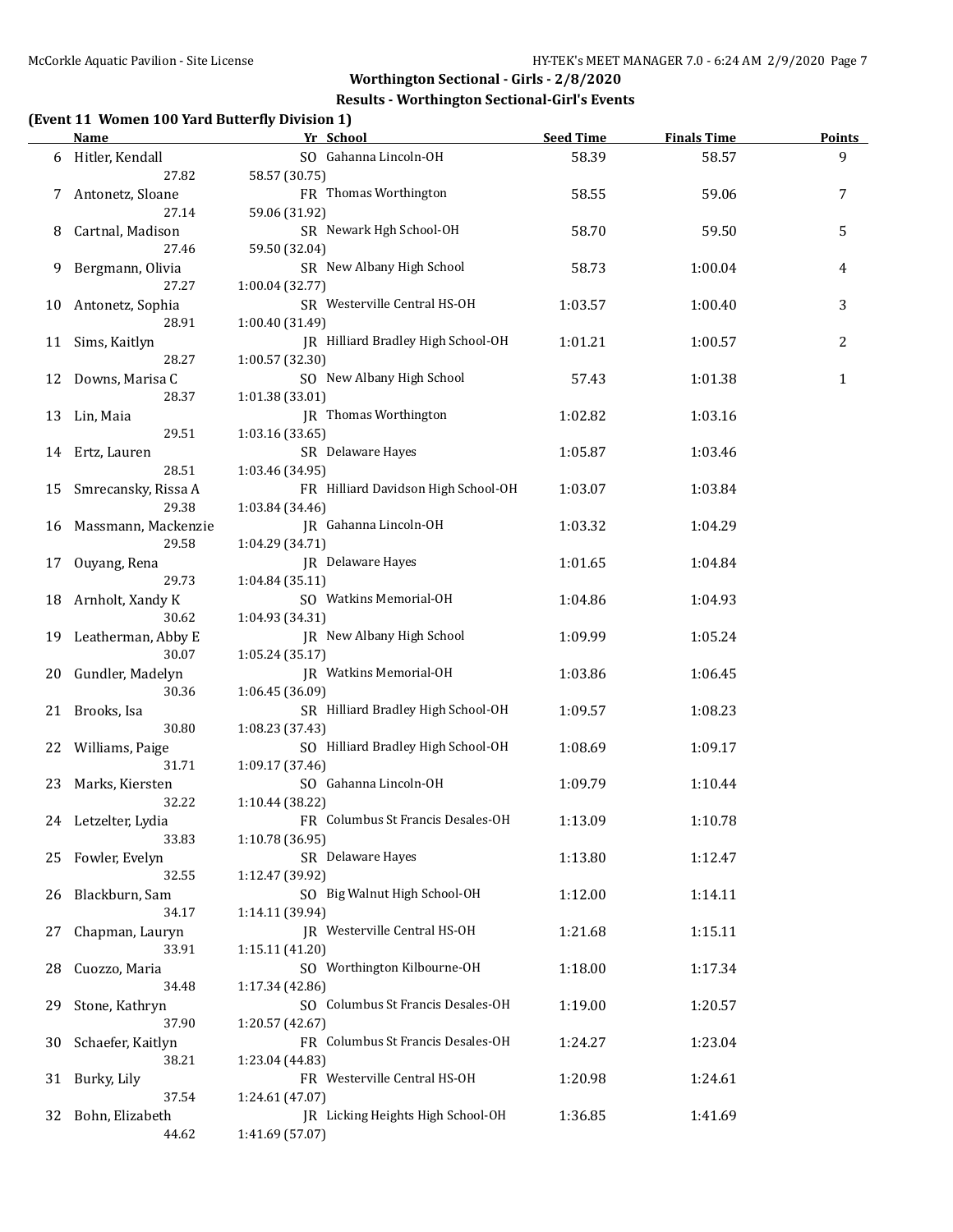## **Worthington Sectional - Girls - 2/8/2020 Results - Worthington Sectional-Girl's Events**

#### **(Event 11 Women 100 Yard Butterfly Division 1)**

|                     | <b>Name</b>    | Yr School                         | <b>Seed Time</b> | <b>Finals Time</b> | <b>Points</b> |
|---------------------|----------------|-----------------------------------|------------------|--------------------|---------------|
| 33                  | Prothero, Addy | SR Licking Heights High School-OH | 1:46.53          | 1:46.27            |               |
|                     | 47.75          | 1:46.27 (58.52)                   |                  |                    |               |
| $\qquad \qquad - -$ | Gutman, Lizzy  | SO Columbus St Francis Desales-OH | 1:22.00          | D <sub>0</sub>     |               |
|                     | 39.87          | DQ (46.26)                        |                  |                    |               |

#### **Event 13 Women 100 Yard Freestyle Division 1**

|    | <b>Meet Record:</b> | $51.82$ # 2/9/2019 |                 | Lexi Elkovitch                      | <b>New Albany</b> |  |                    |        |
|----|---------------------|--------------------|-----------------|-------------------------------------|-------------------|--|--------------------|--------|
|    | Name                |                    |                 | Yr School                           | <b>Seed Time</b>  |  | <b>Finals Time</b> | Points |
|    | 1 Lachey, Ava M     |                    |                 | SO New Albany High School           | 50.02             |  | 50.72#             | 16     |
|    |                     | 24.43              | 50.72 (26.29)   |                                     |                   |  |                    |        |
| 2  | Elkovitch, Lexi A   |                    |                 | SR New Albany High School           | 50.70             |  | 51.67#             | 13     |
|    |                     | 24.98              | 51.67 (26.69)   |                                     |                   |  |                    |        |
|    |                     |                    |                 | FR Delaware Hayes                   |                   |  | 53.08              | 12     |
| 3  | Carter, Mackenzie   |                    |                 |                                     | 53.48             |  |                    |        |
|    |                     | 25.37              | 53.08 (27.71)   |                                     |                   |  |                    |        |
| 4  | Morris, Evie M      |                    |                 | SO New Albany High School           | 54.42             |  | 54.13              | 11     |
|    |                     | 25.68              | 54.13 (28.45)   |                                     |                   |  |                    |        |
| 5  | DeCarlo, Evie       |                    |                 | SO Worthington Kilbourne-OH         | 53.82             |  | 54.26              | 10     |
|    |                     | 26.21              | 54.26 (28.05)   |                                     |                   |  |                    |        |
| 6  | Swearingen, Macey   |                    |                 | SR Westerville Central HS-OH        | 52.84             |  | 54.27              | 9      |
|    |                     | 25.85              | 54.27 (28.42)   |                                     |                   |  |                    |        |
| 7  | Moellering, Ellie L |                    |                 | SO New Albany High School           | 55.54             |  | 54.49              | 7      |
|    |                     | 25.78              | 54.49 (28.71)   |                                     |                   |  |                    |        |
| 8  | Campbell, Nanami    |                    |                 | SO Worthington Kilbourne-OH         | 54.10             |  | 55.24              | 5      |
|    |                     | 26.15              | 55.24 (29.09)   |                                     |                   |  |                    |        |
| 9  | Taylor, Audrey      |                    |                 | SR Thomas Worthington               | 56.76             |  | 55.78              | 4      |
|    |                     | 26.87              | 55.78 (28.91)   |                                     |                   |  |                    |        |
|    |                     |                    |                 | JR Hilliard Bradley High School-OH  | 58.44             |  | 56.38              | 3      |
| 10 | Wester, Madison     |                    |                 |                                     |                   |  |                    |        |
|    |                     | 27.44              | 56.38 (28.94)   |                                     |                   |  |                    |        |
| 11 | Wood, Natalie       |                    |                 | IR Hilliard Darby High School-OH    | 57.43             |  | 57.61              | 2      |
|    |                     | 27.58              | 57.61 (30.03)   |                                     |                   |  |                    |        |
|    | 12 Helm, Charlotte  |                    |                 | FR Thomas Worthington               | 59.94             |  | 58.34              | 1      |
|    |                     | 28.40              | 58.34 (29.94)   |                                     |                   |  |                    |        |
| 13 | Abahazi, Emily      |                    |                 | SR Delaware Hayes                   | 57.68             |  | 58.47              |        |
|    |                     | 27.86              | 58.47 (30.61)   |                                     |                   |  |                    |        |
| 14 | Slisher, Rylee      |                    |                 | JR Gahanna Lincoln-OH               | 1:02.55           |  | 58.64              |        |
|    |                     | 27.45              | 58.64 (31.19)   |                                     |                   |  |                    |        |
| 15 | Fisher, Melanie     |                    |                 | SR Worthington Kilbourne-OH         | 1:01.17           |  | 58.71              |        |
|    |                     | 28.14              | 58.71 (30.57)   |                                     |                   |  |                    |        |
| 16 | Sampson, Makayla    |                    |                 | SR Westerville Central HS-OH        | 1:00.03           |  | 59.00              |        |
|    |                     | 27.99              | 59.00 (31.01)   |                                     |                   |  |                    |        |
|    | Kuiken, Caroline    |                    |                 | FR Gahanna Lincoln-OH               | 1:01.52           |  | 59.09              |        |
| 17 |                     | 28.16              |                 |                                     |                   |  |                    |        |
|    |                     |                    | 59.09 (30.93)   | SO Watkins Memorial-OH              |                   |  |                    |        |
| 18 | Hoyt, Maddie        |                    |                 |                                     | 59.11             |  | 59.31              |        |
|    |                     | 28.58              | 59.31 (30.73)   |                                     |                   |  |                    |        |
|    | 19 Bower, Lily      |                    |                 | FR Thomas Worthington               | 1:00.79           |  | 59.48              |        |
|    |                     | 28.04              | 59.48 (31.44)   |                                     |                   |  |                    |        |
| 20 | Sturman, Hanna      |                    |                 | SO Delaware Hayes                   | 1:02.92           |  | 59.53              |        |
|    |                     | 28.51              | 59.53 (31.02)   |                                     |                   |  |                    |        |
| 21 | Richardson, Abby    |                    |                 | JR Delaware Hayes                   | 1:00.85           |  | 1:01.16            |        |
|    |                     | 28.54              | 1:01.16 (32.62) |                                     |                   |  |                    |        |
| 22 | Erdman, Paige P     |                    |                 | SR Hilliard Davidson High School-OH | 1:01.72           |  | 1:01.34            |        |
|    |                     | 29.23              | 1:01.34 (32.11) |                                     |                   |  |                    |        |
| 23 | Mohler, Hannah      |                    |                 | SR Watkins Memorial-OH              | 1:04.50           |  | 1:01.47            |        |
|    |                     | 29.13              | 1:01.47 (32.34) |                                     |                   |  |                    |        |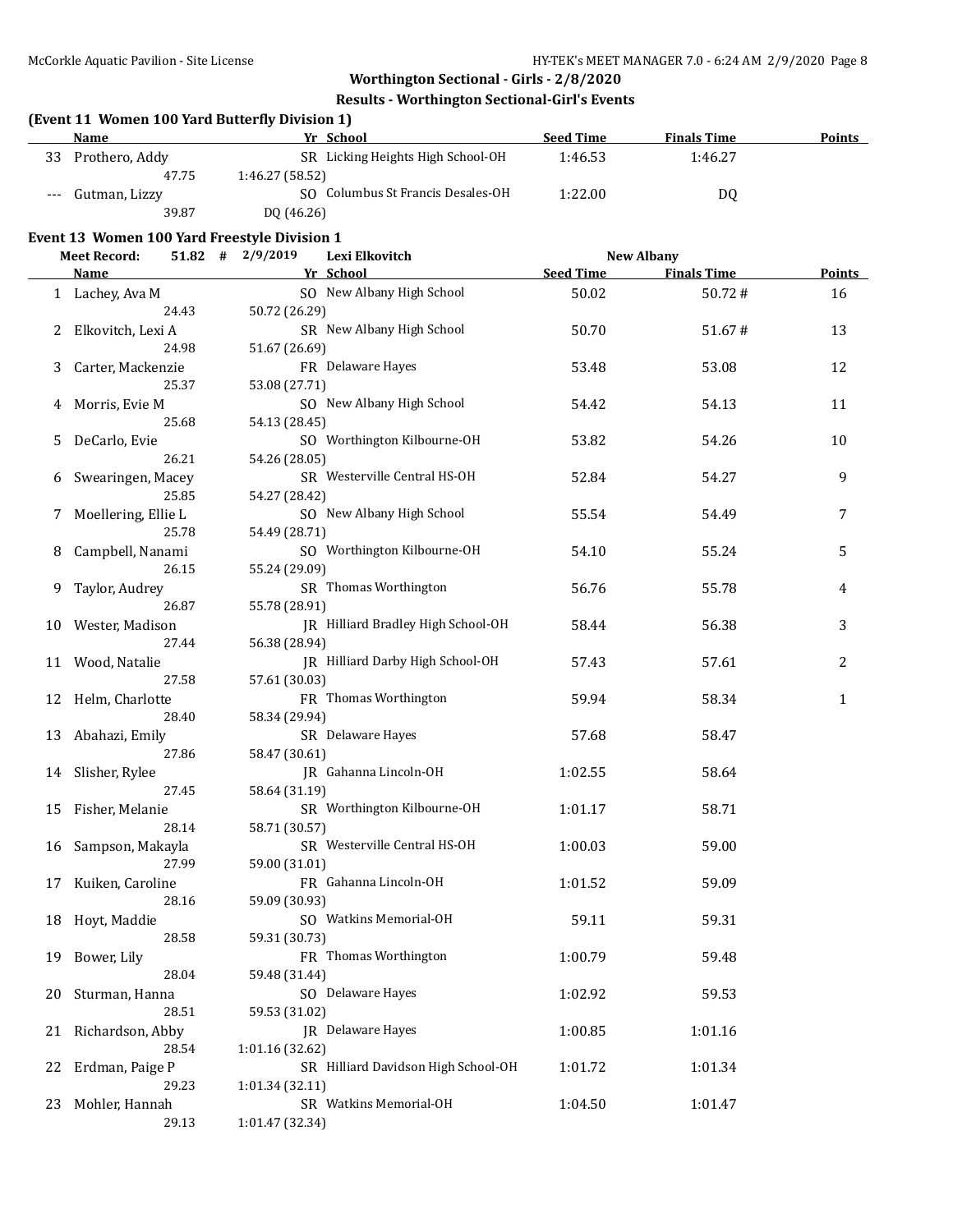#### **Results - Worthington Sectional-Girl's Events**

### **(Event 13 Women 100 Yard Freestyle Division 1)**

|     | <u>Name</u>              | Yr School                           | <b>Seed Time</b> | <b>Finals Time</b> | <b>Points</b> |
|-----|--------------------------|-------------------------------------|------------------|--------------------|---------------|
|     | 24 Ambler, Evelyn        | FR Worthington Kilbourne-OH         | 1:01.82          | 1:01.64            |               |
|     | 29.36                    | 1:01.64 (32.28)                     |                  |                    |               |
| 25  | Quimba, Isabel           | SR Hilliard Darby High School-OH    | 56.84            | 1:02.11            |               |
|     | 29.00                    | 1:02.11 (33.11)                     |                  |                    |               |
| 26  | Kallergis, Nataliya      | JR Thomas Worthington               | 1:04.56          | 1:02.17            |               |
|     | 29.50                    | 1:02.17 (32.67)                     |                  |                    |               |
| 27  | Smith, Vivian E          | JR Hilliard Davidson High School-OH | 1:01.73          | 1:02.31            |               |
|     | 29.08                    | 1:02.31 (33.23)                     |                  |                    |               |
| 28  | Parker, Brooke           | JR Watkins Memorial-OH              | 1:01.68          | 1:02.33            |               |
|     | 1:02.43                  | 1:02.33()                           |                  |                    |               |
| 29  | Riley, Ava               | FR Hilliard Bradley High School-OH  | 1:03.50          | 1:02.38            |               |
|     | 29.60                    | 1:02.38 (32.78)                     |                  |                    |               |
| 30  | DeGuzman, Annamarie      | JR Columbus St Francis Desales-OH   | 1:04.22          | 1:02.62            |               |
|     | 29.80                    | 1:02.62 (32.82)                     |                  |                    |               |
| 31  | Blue, Madison            | SO Hilliard Darby High School-OH    | 1:04.48          | 1:03.31            |               |
|     | 30.48                    | 1:03.31 (32.83)                     |                  |                    |               |
| 32  | Thomas, Kate             | JR Hilliard Bradley High School-OH  | 1:04.99          | 1:04.43            |               |
|     | 30.37                    | 1:04.43 (34.06)                     |                  |                    |               |
|     |                          | JR Watkins Memorial-OH              | 1:05.98          | 1:05.42            |               |
| 33  | Olson, Madeline<br>30.46 | 1:05.42 (34.96)                     |                  |                    |               |
|     |                          | SR Newark Hgh School-OH             |                  |                    |               |
| 34  | Meadows, Hallie          |                                     | 1:06.46          | 1:06.28            |               |
|     | 31.24                    | 1:06.28(35.04)                      |                  |                    |               |
| 35  | West, Lucy               | SR Westerville Central HS-OH        | 1:05.18          | 1:06.77            |               |
|     | 31.25                    | 1:06.77 (35.52)                     |                  |                    |               |
| 36  | Burd, Paige              | SR Newark Hgh School-OH             | 1:07.64          | 1:07.17            |               |
|     | 31.91                    | 1:07.17 (35.26)                     |                  |                    |               |
| 37  | Berry, Caitlyn           | FR Westerville Central HS-OH        | 1:03.92          | 1:07.66            |               |
|     | 32.56                    | 1:07.66 (35.10)                     |                  |                    |               |
| 38  | Weber, Eden              | JR Gahanna Lincoln-OH               | 1:10.25          | 1:08.21            |               |
|     | 32.58                    | 1:08.21 (35.63)                     |                  |                    |               |
| 39  | Jolley, Sami             | JR Gahanna Lincoln-OH               | 1:12.55          | 1:08.25            |               |
|     | 32.79                    | 1:08.25 (35.46)                     |                  |                    |               |
| 40  | Bryant, Emily            | SO Hilliard Darby High School-OH    | 1:15.85          | 1:10.76            |               |
|     | 33.77                    | 1:10.76 (36.99)                     |                  |                    |               |
|     | 41 May, Jamie            | JR Big Walnut High School-OH        | 1:13.02          | 1:12.45            |               |
|     | 33.59                    | 1:12.45 (38.86)                     |                  |                    |               |
|     | 42 Smith, Miriam C       | FR Hilliard Davidson High School-OH | 1:12.56          | 1:12.99            |               |
|     | 32.95                    | 1:12.99 (40.04)                     |                  |                    |               |
| 43. | Maynard, Maddy           | SR Marion Harding High School-OH    | 1:11.44          | 1:13.07            |               |
|     | 34.75                    | 1:13.07 (38.32)                     |                  |                    |               |
| 44  | Ryan, Mairin             | JR Big Walnut High School-OH        | 1:14.53          | 1:13.96            |               |
|     | 34.61                    | 1:13.96 (39.35)                     |                  |                    |               |
| 45  | Houpt, Olivia            | SR Marion Harding High School-OH    | 1:30.88          | 1:14.13            |               |
|     | 35.37                    | 1:14.13 (38.76)                     |                  |                    |               |
| 46  | Livesay, Katrina         | FR Big Walnut High School-OH        | 1:15.31          | 1:14.16            |               |
|     | 35.55                    | 1:14.16 (38.61)                     |                  |                    |               |
| 47  | Miracle, McKinley        | SO Columbus St Francis Desales-OH   | 1:14.84          | 1:15.21            |               |
|     | 35.18                    | 1:15.21 (40.03)                     |                  |                    |               |
| 48  | Leithauser, Cate         | SR Columbus St Francis Desales-OH   | 1:21.95          | 1:16.41            |               |
|     | 36.58                    | 1:16.41 (39.83)                     |                  |                    |               |
| 49  | Harper, Emilee           | JR Newark Hgh School-OH             | 1:16.97          | 1:17.25            |               |
|     | 36.43                    | 1:17.25 (40.82)                     |                  |                    |               |
| 50  | Holycross, Brookylnn     | SO Marion Harding High School-OH    | 1:19.69          | 1:17.95            |               |
|     | 37.37                    | 1:17.95 (40.58)                     |                  |                    |               |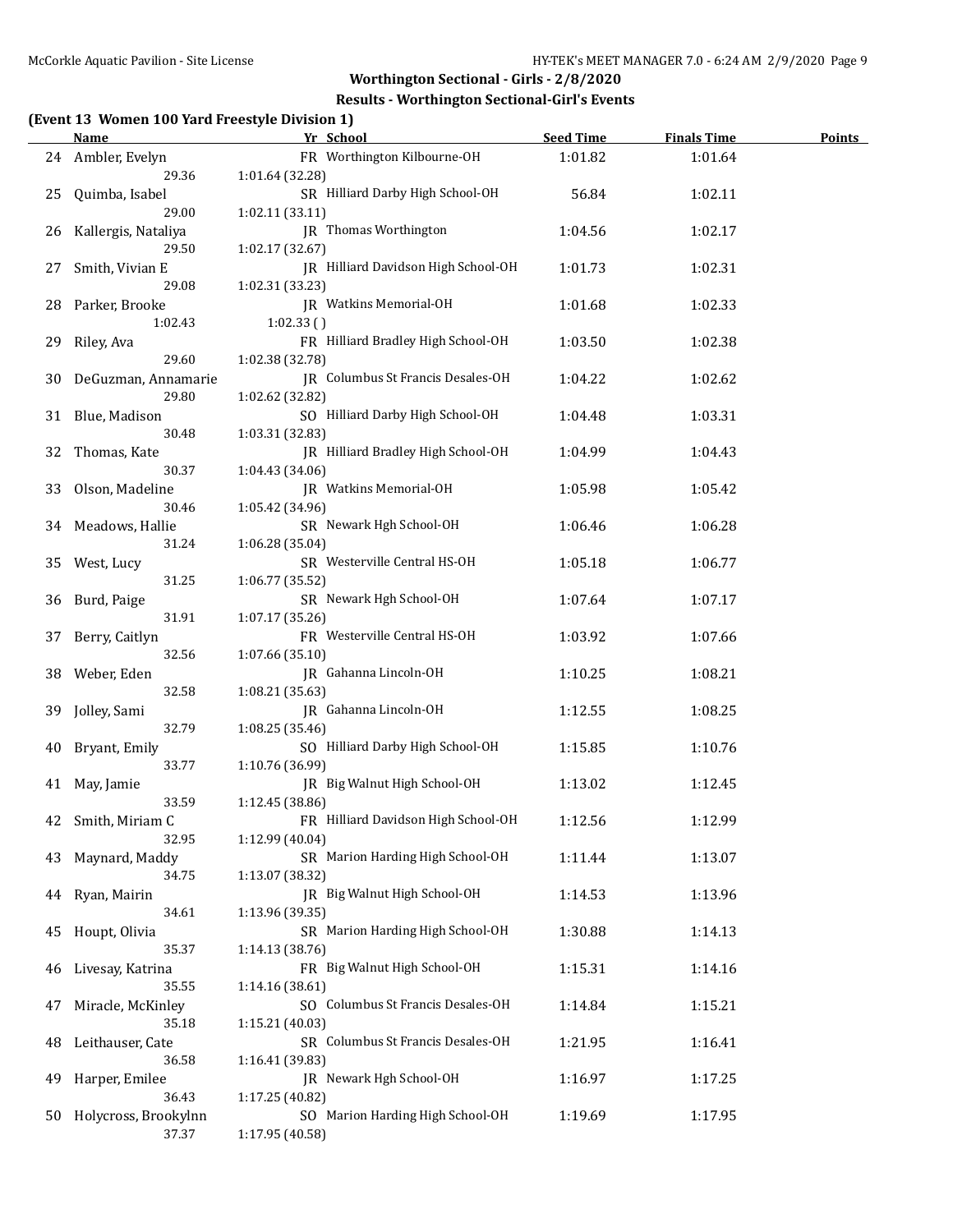#### **Results - Worthington Sectional-Girl's Events**

### **(Event 13 Women 100 Yard Freestyle Division 1)**

|     | Name                   | Yr School                           | <b>Seed Time</b> | <b>Finals Time</b> | <b>Points</b> |
|-----|------------------------|-------------------------------------|------------------|--------------------|---------------|
|     | 51 Huang, Gina         | JR Licking Heights High School-OH   | 1:16.73          | 1:18.27            |               |
|     | 34.76                  | 1:18.27(43.51)                      |                  |                    |               |
|     | 52 Vitu, Joelle        | SO Newark Hgh School-OH             | 1:17.16          | 1:19.63            |               |
|     | 37.82                  | 1:19.63(41.81)                      |                  |                    |               |
|     | 53 Sagle, Maddie       | SR Licking Heights High School-OH   | 1:20.59          | 1:21.14            |               |
|     | 37.89                  | 1:21.14(43.25)                      |                  |                    |               |
|     | 54 Feyh, Cassie        | SR Teays Valley High School-OH      | 1:22.54          | 1:21.49            |               |
|     | 38.78                  | 1:21.49(42.71)                      |                  |                    |               |
|     | 55 Shovlain, Allison B | FR Hilliard Davidson High School-OH | 1:21.25          | 1:21.67            |               |
|     | 36.58                  | 1:21.67 (45.09)                     |                  |                    |               |
|     | 56 Baldy, Kelly        | FR Big Walnut High School-OH        | 1:22.20          | 1:22.16            |               |
|     | 39.37                  | 1:22.16 (42.79)                     |                  |                    |               |
| 57  | Osborne, Kathleen      | IR Licking Heights High School-OH   | 1:24.82          | 1:24.29            |               |
|     | 38.49                  | 1:24.29 (45.80)                     |                  |                    |               |
| 58  | Adams, Morgan          | SR Licking Heights High School-OH   | 1:26.11          | 1:25.07            |               |
|     | 39.60                  | 1:25.07(45.47)                      |                  |                    |               |
| 59. | DeGuzman, Isabella     | FR Columbus St Francis Desales-OH   | 1:46.82          | 1:29.91            |               |
|     | 39.30                  | 1:29.91(50.61)                      |                  |                    |               |
| 60  | Sandberg, Molly        | FR Hilliard Bradley High School-OH  | 1:36.75          | 1:36.92            |               |
|     | 46.30                  | 1:36.92 (50.62)                     |                  |                    |               |

#### **Event 15 Women 500 Yard Freestyle Division 1**

|              | <b>Meet Record:</b><br>$5:14.15$ # | 2/13/2016       | <b>Annie McNenny</b>              |                  | <b>Westerville Cent</b> |               |
|--------------|------------------------------------|-----------------|-----------------------------------|------------------|-------------------------|---------------|
|              | <b>Name</b>                        | Yr School       |                                   | <b>Seed Time</b> | <b>Finals Time</b>      | <b>Points</b> |
| $\mathbf{1}$ | Reetz, Reagan                      |                 | SO Gahanna Lincoln-OH             | 5:09.26          | 5:06.66#                | 16            |
|              | 28.46                              | 59.10 (30.64)   | 1:30.13 (31.03)                   | 2:01.26 (31.13)  |                         |               |
|              | 2:32.36 (31.10)                    | 3:03.78 (31.42) | 3:35.02 (31.24)                   | 4:06.39 (31.37)  |                         |               |
|              | 4:37.29 (30.90)                    | 5:06.66 (29.37) |                                   |                  |                         |               |
| 2            | Saribalas, Stacy M                 |                 | JR New Albany High School         | 5:10.14          | 5:08.94#                | 13            |
|              | 28.38                              | 59.39 (31.01)   | 1:30.69 (31.30)                   | 2:01.94 (31.25)  |                         |               |
|              | 2:32.97 (31.03)                    | 3:04.24 (31.27) | 3:35.62 (31.38)                   | 4:07.15 (31.53)  |                         |               |
|              | 4:38.20 (31.05)                    | 5:08.94 (30.74) |                                   |                  |                         |               |
| 3            | Crumbley, Kiara L                  |                 | JR New Albany High School         | 5:10.56          | 5:09.58#                | 12            |
|              | 28.59                              | 59.24 (30.65)   | 1:30.41(31.17)                    | 2:01.86 (31.45)  |                         |               |
|              | 2:33.09 (31.23)                    | 3:04.20 (31.11) | 3:35.41 (31.21)                   | 4:06.88 (31.47)  |                         |               |
|              | 4:38.27 (31.39)                    | 5:09.58 (31.31) |                                   |                  |                         |               |
| 4            | Lachey, Mia E                      |                 | SR New Albany High School         | 4:59.49          | 5:11.82#                | 11            |
|              | 28.69                              | 59.51 (30.82)   | 1:31.15(31.64)                    | 2:03.04 (31.89)  |                         |               |
|              | 2:34.68 (31.64)                    | 3:05.62 (30.94) | 3:36.97 (31.35)                   | 4:08.58(31.61)   |                         |               |
|              | 4:40.56 (31.98)                    | 5:11.82 (31.26) |                                   |                  |                         |               |
| 5.           | Bergman, Elyse                     |                 | FR New Albany High School         | 5:15.20          | 5:12.70#                | 10            |
|              | 28.22                              | 59.15 (30.93)   | 1:30.82 (31.67)                   | 2:02.35 (31.53)  |                         |               |
|              | 2:34.18 (31.83)                    | 3:06.20 (32.02) | 3:38.19 (31.99)                   | 4:10.22 (32.03)  |                         |               |
|              | 4:42.00 (31.78)                    | 5:12.70 (30.70) |                                   |                  |                         |               |
| 6            | Brofford, Stella                   |                 | FR Gahanna Lincoln-OH             | 5:21.06          | 5:16.25                 | 9             |
|              | 29.22                              | 1:00.93 (31.71) | 1:32.78 (31.85)                   | 2:04.55 (31.77)  |                         |               |
|              | 2:36.40 (31.85)                    | 3:08.75 (32.35) | 3:41.29 (32.54)                   | 4:13.59 (32.30)  |                         |               |
|              | 4:45.52 (31.93)                    | 5:16.25 (30.73) |                                   |                  |                         |               |
| 7            | Ruff, Libby                        |                 | SO Columbus St Francis Desales-OH | 5:20.63          | 5:20.95                 | 7             |
|              | 30.09                              | 1:02.02 (31.93) | 1:34.45(32.43)                    | 2:07.02 (32.57)  |                         |               |
|              | 2:39.84 (32.82)                    | 3:12.70 (32.86) | 3:45.61 (32.91)                   | 4:18.14 (32.53)  |                         |               |
|              | 4:50.48 (32.34)                    | 5:20.95 (30.47) |                                   |                  |                         |               |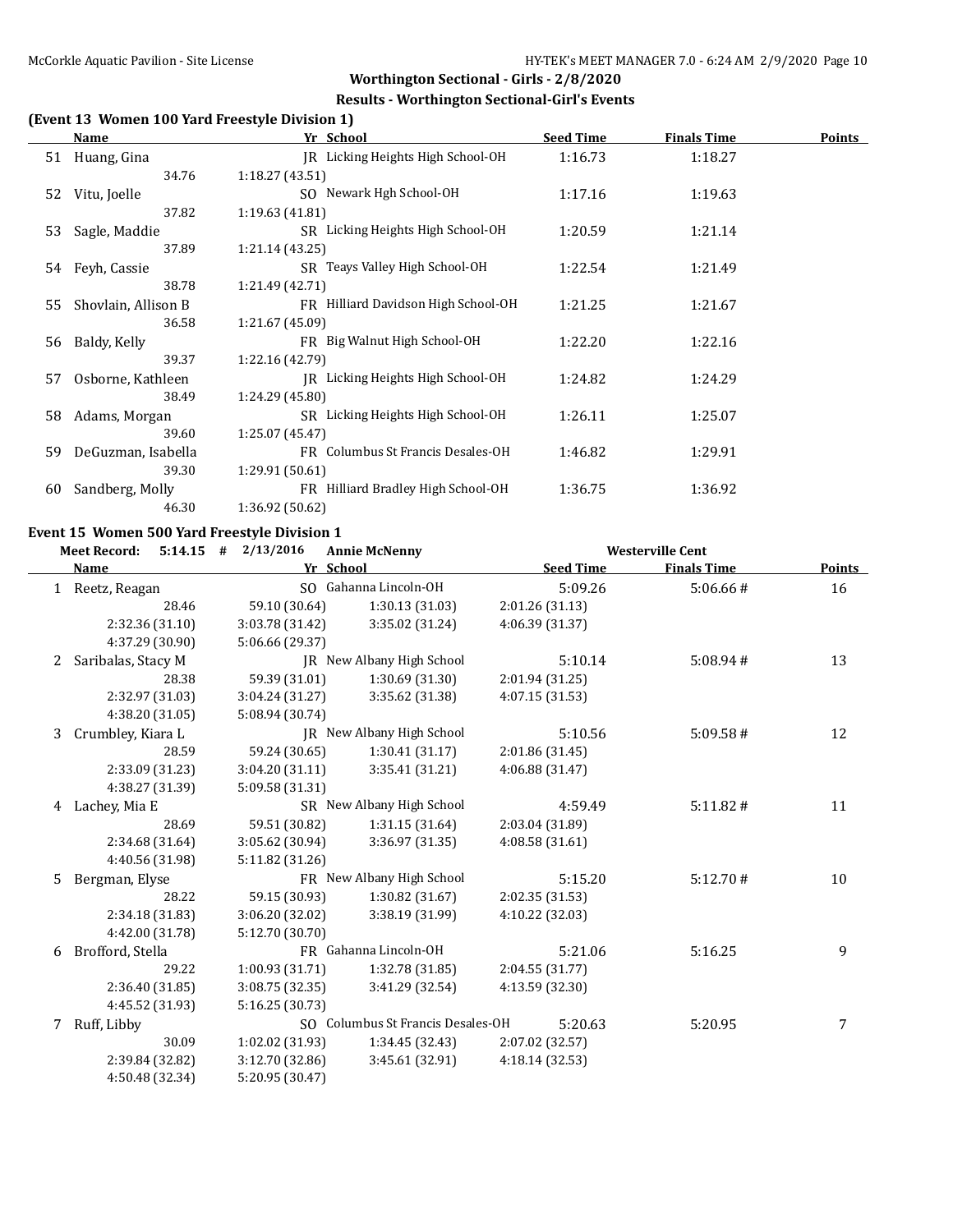#### **Results - Worthington Sectional-Girl's Events**

# **(Event 15 Women 500 Yard Freestyle Division 1)**

|    | <b>Name</b>             | Yr School       |                                  | <b>Seed Time</b> | <b>Finals Time</b> | <b>Points</b> |
|----|-------------------------|-----------------|----------------------------------|------------------|--------------------|---------------|
| 8  | Payton, Gwyneth         |                 | SO Gahanna Lincoln-OH            | 5:26.78          | 5:21.63            | 5             |
|    | 29.14                   | 1:00.88 (31.74) | 1:33.04 (32.16)                  | 2:05.52 (32.48)  |                    |               |
|    | 2:38.23 (32.71)         | 3:10.96 (32.73) | 3:44.18 (33.22)                  | 4:17.16 (32.98)  |                    |               |
|    | 4:49.90 (32.74)         | 5:21.63 (31.73) |                                  |                  |                    |               |
| 9  | Morcher-Thaller, Morgan |                 | SO Hilliard Darby High School-OH | 5:52.43          | 5:34.37            | 4             |
|    | 29.67                   | 1:02.15 (32.48) | 1:35.88 (33.73)                  | 2:09.74 (33.86)  |                    |               |
|    | 2:44.25 (34.51)         | 3:18.49 (34.24) | 3:53.06 (34.57)                  | 4:27.51 (34.45)  |                    |               |
|    | 5:01.55 (34.04)         | 5:34.37 (32.82) |                                  |                  |                    |               |
| 10 | Abahazi, Elizabeth      |                 | SR Delaware Hayes                | 5:38.05          | 5:35.85            | 3             |
|    | 30.30                   | 1:03.70 (33.40) | 1:37.67 (33.97)                  | 2:11.62 (33.95)  |                    |               |
|    | 2:45.73 (34.11)         | 3:19.82 (34.09) | 3:54.18 (34.36)                  | 4:28.70 (34.52)  |                    |               |
|    | 5:02.90 (34.20)         | 5:35.85 (32.95) |                                  |                  |                    |               |
|    | 11 Saunders, Phoebe     |                 | JR Worthington Kilbourne-OH      | 5:51.49          | 5:42.65            | 2             |
|    | 31.04                   | 1:04.40 (33.36) | 1:38.52 (34.12)                  | 2:13.60 (35.08)  |                    |               |
|    | 2:48.76 (35.16)         | 3:24.23 (35.47) | 3:59.58 (35.35)                  | 4:35.25 (35.67)  |                    |               |
|    | 5:10.09 (34.84)         | 5:42.65 (32.56) |                                  |                  |                    |               |
|    | 12 Stefan-Adams, Chloe  |                 | JR Westerville Central HS-OH     | 5:49.18          | 5:43.21            | $\mathbf{1}$  |
|    | 29.73                   | 1:03.45 (33.72) | 1:37.76 (34.31)                  | 2:12.63 (34.87)  |                    |               |
|    | 2:47.56 (34.93)         | 3:22.81 (35.25) | 3:58.46 (35.65)                  | 4:34.54 (36.08)  |                    |               |
|    | 5:10.21 (35.67)         | 5:43.21 (33.00) |                                  |                  |                    |               |
| 13 | Browning, Katie         |                 | FR Thomas Worthington            | 6:01.60          | 5:44.44            |               |
|    | 30.66                   | 1:05.01 (34.35) | 1:39.61 (34.60)                  | 2:15.13 (35.52)  |                    |               |
|    | 2:50.55 (35.42)         | 3:24.99 (34.44) | 4:00.39 (35.40)                  | 4:36.03 (35.64)  |                    |               |
|    | 5:10.77 (34.74)         | 5:44.44 (33.67) |                                  |                  |                    |               |
|    | 14 Uniss, Elizabeth     |                 | JR Delaware Hayes                | 5:52.01          | 5:45.07            |               |
|    | 30.82                   | 1:04.77 (33.95) | 1:39.37 (34.60)                  | 2:14.67 (35.30)  |                    |               |
|    | 2:50.09 (35.42)         | 3:25.51 (35.42) | 4:00.98 (35.47)                  | 4:36.52 (35.54)  |                    |               |
|    | 5:11.88 (35.36)         | 5:45.07 (33.19) |                                  |                  |                    |               |
| 15 | Bozoti, Katie           |                 | JR Thomas Worthington            | 5:58.73          | 5:48.68            |               |
|    | 31.44                   | 1:05.24 (33.80) | 1:39.56 (34.32)                  | 2:14.32 (34.76)  |                    |               |
|    | 2:49.82 (35.50)         |                 | 4:01.47 (35.79)                  | 4:37.46 (35.99)  |                    |               |
|    | 5:14.06 (36.60)         | 3:25.68 (35.86) |                                  |                  |                    |               |
|    |                         | 5:48.68 (34.62) | JR Gahanna Lincoln-OH            | 5:56.70          |                    |               |
|    | 16 Zeltman, Olivia      |                 |                                  |                  | 5:48.99            |               |
|    | 31.40                   | 1:06.05(34.65)  | 1:41.25 (35.20)                  | 2:17.06 (35.81)  |                    |               |
|    | 2:52.86 (35.80)         | 3:28.70 (35.84) | 4:04.63 (35.93)                  | 4:40.45 (35.82)  |                    |               |
|    | 5:15.72 (35.27)         | 5:48.99 (33.27) | FR Westerville Central HS-OH     |                  |                    |               |
|    | 17 Wilson, Mariella     |                 |                                  | 6:04.92          | 5:55.66            |               |
|    | 31.72                   | 1:06.43 (34.71) | 1:42.19 (35.76)                  | 2:17.49 (35.30)  |                    |               |
|    | 2:53.56 (36.07)         | 3:31.25 (37.69) | 4:08.07 (36.82)                  | 4:45.51 (37.44)  |                    |               |
|    | 5:22.20 (36.69)         | 5:55.66 (33.46) |                                  |                  |                    |               |
| 18 | Fields, Logan S         |                 | JR Teays Valley High School-OH   | 5:56.81          | 5:59.74            |               |
|    | 30.67                   | 1:05.82 (35.15) | 1:42.89 (37.07)                  | 2:19.99 (37.10)  |                    |               |
|    | 2:56.83 (36.84)         | 3:34.04 (37.21) | 4:11.15 (37.11)                  | 4:47.79 (36.64)  |                    |               |
|    | 5:24.73 (36.94)         | 5:59.74 (35.01) |                                  |                  |                    |               |
| 19 | Hockstok, Ashley        |                 | JR Westerville Central HS-OH     | 6:03.99          | 6:02.76            |               |
|    | 31.64                   | 1:06.43 (34.79) | 1:42.42 (35.99)                  | 2:19.19 (36.77)  |                    |               |
|    | 2:56.70 (37.51)         | 3:34.63 (37.93) | 4:12.20 (37.57)                  | 4:49.79 (37.59)  |                    |               |
|    | 5:26.95 (37.16)         | 6:02.76 (35.81) |                                  |                  |                    |               |
| 20 | Lindemeyer, Leah        |                 | SR Thomas Worthington            | 6:40.85          | 6:09.37            |               |
|    | 32.68                   | 1:09.24 (36.56) | 1:46.27 (37.03)                  | 2:22.81 (36.54)  |                    |               |
|    | 3:00.48 (37.67)         | 3:38.62 (38.14) | 4:17.29 (38.67)                  | 4:55.82 (38.53)  |                    |               |
|    | 5:33.31 (37.49)         | 6:09.37 (36.06) |                                  |                  |                    |               |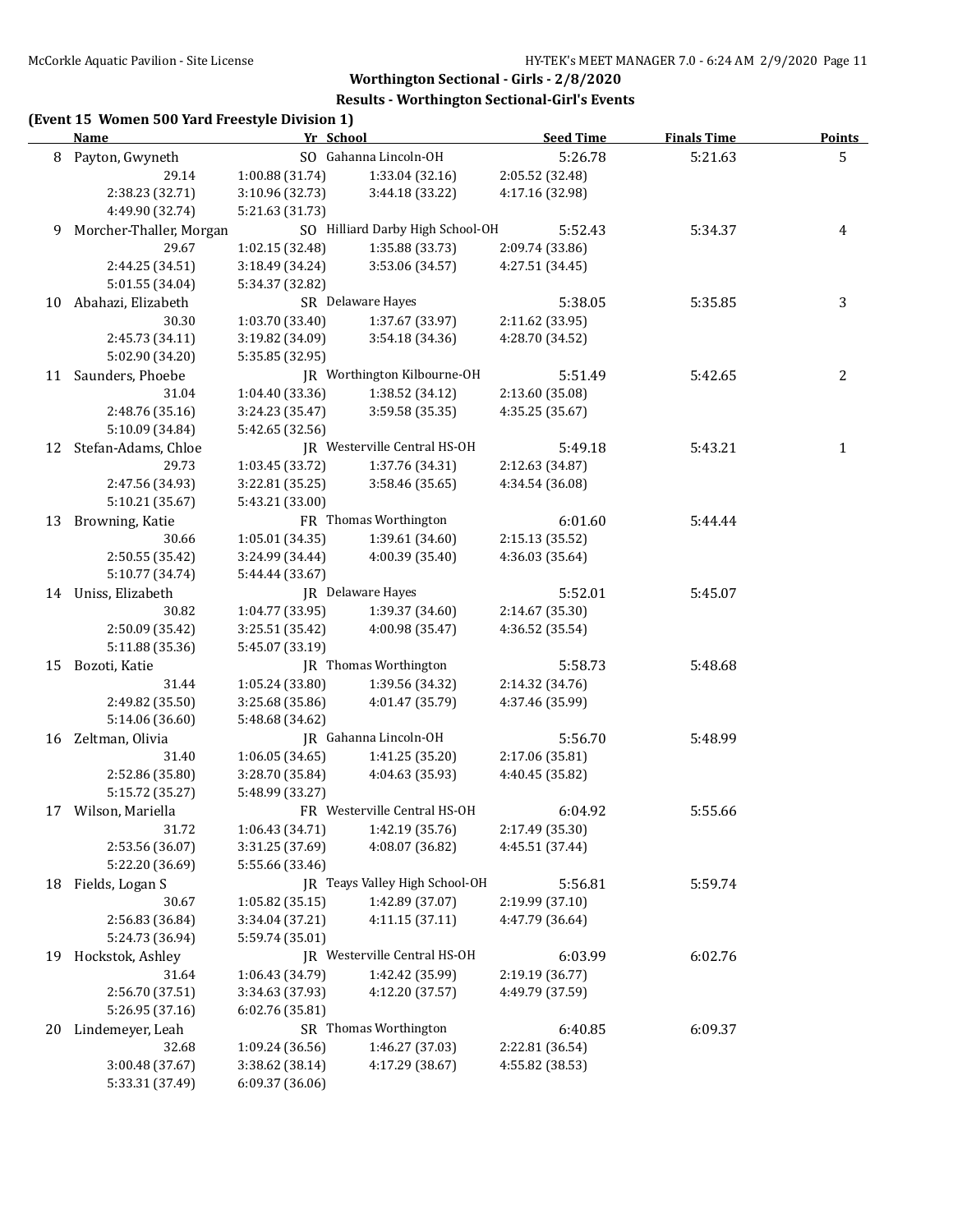|    | (Event 15 Women 500 Yard Freestyle Division 1)<br>Name | Yr School       |                                    |                   | <b>Seed Time</b> | <b>Finals Time</b> | Points |
|----|--------------------------------------------------------|-----------------|------------------------------------|-------------------|------------------|--------------------|--------|
|    | 21 King, Grace                                         |                 | FR Hilliard Bradley High School-OH |                   | 6:15.08          | 6:14.80            |        |
|    | 30.84                                                  | 1:05.96 (35.12) | 1:42.40 (36.44)                    |                   | 2:19.58 (37.18)  |                    |        |
|    | 2:56.89 (37.31)                                        | 3:36.03 (39.14) | 4:15.19 (39.16)                    |                   | 4:55.64 (40.45)  |                    |        |
|    | 5:36.13 (40.49)                                        | 6:14.80 (38.67) |                                    |                   |                  |                    |        |
| 22 | Volzer, Sarah                                          |                 | SO Thomas Worthington              |                   | 6:39.25          | 6:18.87            |        |
|    | 32.73                                                  | 1:09.59 (36.86) | 1:47.80 (38.21)                    |                   | 2:25.78 (37.98)  |                    |        |
|    | 3:04.87 (39.09)                                        | 3:43.96 (39.09) | 4:23.65 (39.69)                    |                   | 5:03.08 (39.43)  |                    |        |
|    | 5:41.39 (38.31)                                        | 6:18.87 (37.48) |                                    |                   |                  |                    |        |
| 23 | Connell, Marina                                        |                 | FR Hilliard Darby High School-OH   |                   | 6:25.50          | 6:25.54            |        |
|    | 35.13                                                  | 1:13.10 (37.97) | 1:51.68 (38.58)                    |                   | 2:31.73 (40.05)  |                    |        |
|    | 3:11.63 (39.90)                                        | 3:51.41 (39.78) | 4:30.99 (39.58)                    |                   | 5:10.58 (39.59)  |                    |        |
|    | 5:49.47 (38.89)                                        | 6:25.54 (36.07) |                                    |                   |                  |                    |        |
|    | 24 Anderson, Ashley                                    |                 | SO Columbus St Francis Desales-OH  |                   | 6:23.50          | 6:26.20            |        |
|    | 32.72                                                  | 1:10.71 (37.99) | 1:49.33 (38.62)                    |                   | 2:28.91 (39.58)  |                    |        |
|    | 3:08.78 (39.87)                                        | 3:48.38 (39.60) | 4:28.50 (40.12)                    |                   | 5:08.76 (40.26)  |                    |        |
|    | 5:49.02 (40.26)                                        | 6:26.20 (37.18) |                                    |                   |                  |                    |        |
| 25 | Weeks, Jenny                                           |                 | SO Hilliard Bradley High School-OH |                   | 7:00.35          | 6:26.47            |        |
|    | 35.38                                                  | 1:13.18 (37.80) | 1:51.83 (38.65)                    |                   | 2:31.23 (39.40)  |                    |        |
|    | 3:10.21 (38.98)                                        | 3:49.59 (39.38) | 4:29.53 (39.94)                    |                   | 5:09.22 (39.69)  |                    |        |
|    | 5:49.10 (39.88)                                        | 6:26.47 (37.37) |                                    |                   |                  |                    |        |
| 26 | Conley, Grace                                          |                 | <b>IR</b> Watkins Memorial-OH      |                   | 6:19.21          | 6:31.42            |        |
|    | 33.68                                                  | 1:10.89 (37.21) | 1:49.78 (38.89)                    |                   | 2:29.29 (39.51)  |                    |        |
|    | 3:09.15 (39.86)                                        | 3:49.41 (40.26) | 4:30.28 (40.87)                    |                   | 5:10.37 (40.09)  |                    |        |
|    | 5:51.12 (40.75)                                        | 6:31.42(40.30)  |                                    |                   |                  |                    |        |
| 27 | Hartzog, Annabelle                                     |                 | SO Watkins Memorial-OH             |                   | 7:02.70          | 6:36.69            |        |
|    | 35.03                                                  | 1:13.73 (38.70) | 1:54.44 (40.71)                    |                   | 2:35.92 (41.48)  |                    |        |
|    | 3:17.26 (41.34)                                        | 3:58.73 (41.47) | 4:39.10 (40.37)                    |                   | 5:19.53 (40.43)  |                    |        |
|    | 5:59.60 (40.07)                                        | 6:36.69 (37.09) |                                    |                   |                  |                    |        |
| 28 | McKenna, Alana                                         |                 | FR Westerville Central HS-OH       |                   | 6:48.55          | 6:42.20            |        |
|    | 37.07                                                  | 1:18.46 (41.39) | 2:00.11(41.65)                     |                   | 2:41.79 (41.68)  |                    |        |
|    | 3:23.86 (42.07)                                        |                 | 4:47.06()                          |                   | 5:26.51 (39.45)  |                    |        |
|    | 6:05.14(38.63)                                         | 6:42.20 (37.06) |                                    |                   |                  |                    |        |
| 29 | Reed, Olivia                                           |                 | SR Delaware Hayes                  |                   | 6:41.86          | 6:50.01            |        |
|    | 34.44                                                  | 1:13.41 (38.97) | 1:53.73 (40.32)                    |                   | 2:34.80 (41.07)  |                    |        |
|    | 3:16.15(41.35)                                         | 3:57.92 (41.77) | 4:40.78 (42.86)                    |                   | 5:24.59 (43.81)  |                    |        |
|    |                                                        | 6:50.01(41.19)  |                                    |                   |                  |                    |        |
|    | 6:08.82 (44.23)                                        |                 | SO Big Walnut High School-OH       |                   |                  |                    |        |
|    | 30 Wilson, Taylor                                      |                 |                                    |                   | 6:47.74          | 6:50.50            |        |
|    | 34.69                                                  |                 | 1:56.05()                          |                   | 2:38.28 (42.23)  |                    |        |
|    | 3:19.96 (41.68)                                        | 4:02.88 (42.92) | 4:45.28 (42.40)                    | 6:11.94 (1:26.66) |                  |                    |        |
|    | 6:50.50 (38.56)                                        |                 |                                    |                   |                  |                    |        |
| 31 | McGarry, Eva                                           |                 | SR Watkins Memorial-OH             |                   | 6:42.48          | 7:09.62            |        |
|    | 38.70                                                  | 1:21.95 (43.25) | 2:05.22 (43.27)                    |                   | 2:49.32 (44.10)  |                    |        |
|    | 3:33.70 (44.38)                                        | 4:17.64 (43.94) | 5:02.27 (44.63)                    |                   | 5:46.01 (43.74)  |                    |        |
|    | 6:29.16 (43.15)                                        | 7:09.62 (40.46) |                                    |                   |                  |                    |        |
| 32 | Janson, Lily                                           |                 | SR Marion Harding High School-OH   |                   | 7:28.59          | 7:20.43            |        |
|    | 38.92                                                  | 1:22.08 (43.16) | 2:07.05 (44.97)                    |                   | 2:52.36 (45.31)  |                    |        |
|    | 3:38.30 (45.94)                                        | 4:24.11 (45.81) | 5:10.09 (45.98)                    |                   | 5:54.94 (44.85)  |                    |        |
|    | 6:39.25 (44.31)                                        | 7:20.43 (41.18) |                                    |                   |                  |                    |        |

33 Chadock, Lauren SO Newark Hgh School-OH 7:58.12 7:25.59 36.40 1:18.78 (42.38) 2:03.66 (44.88) 2:49.74 (46.08)

3:35.84 (46.10) 4:20.92 (45.08) 5:07.14 (46.22) 5:54.38 (47.24)

6:41.31 (46.93) 7:25.59 (44.28)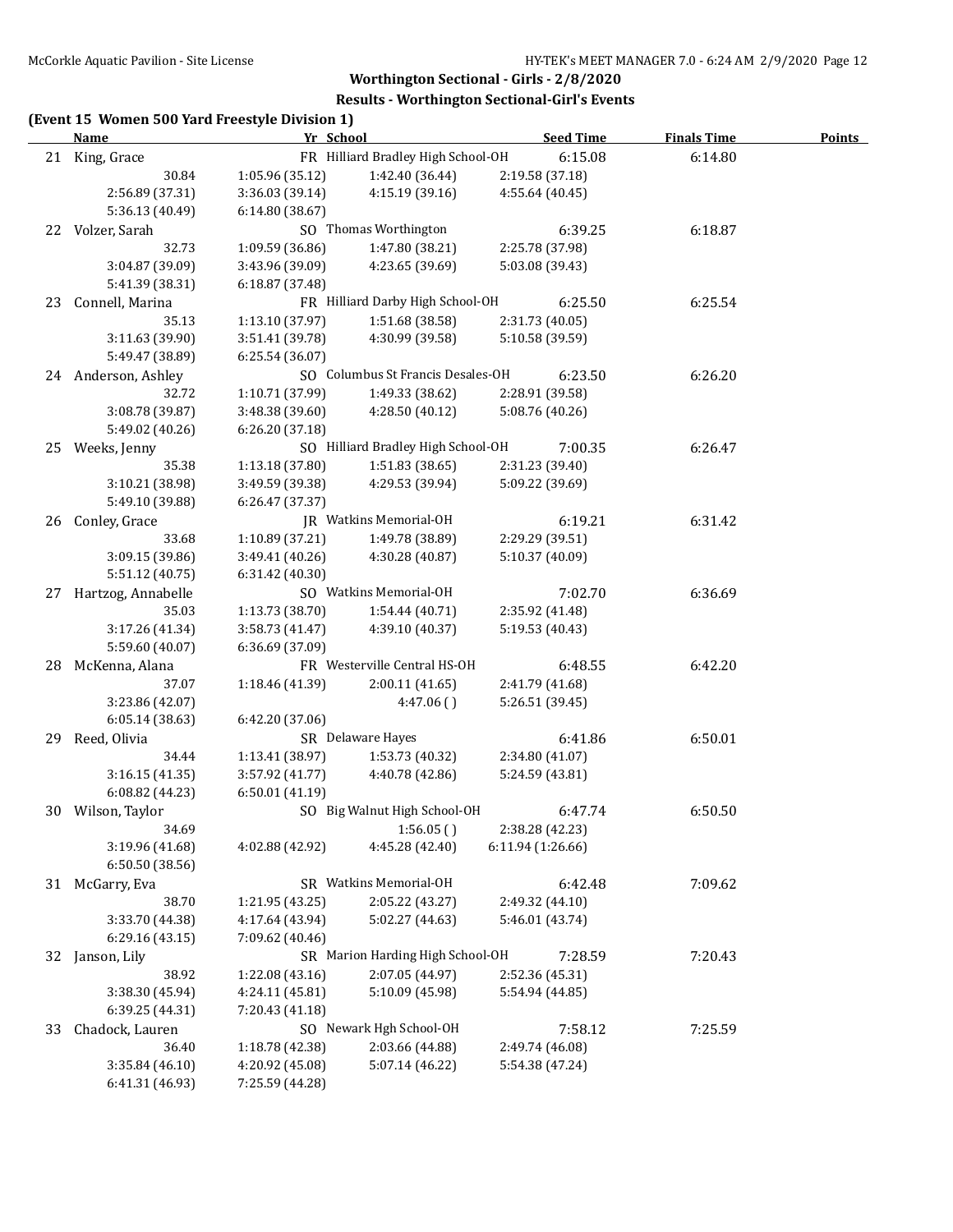#### **Results - Worthington Sectional-Girl's Events**

|    | Name                                               | Yr School                               |                                         | <b>Seed Time</b>                          | <b>Finals Time</b>        | <b>Points</b> |
|----|----------------------------------------------------|-----------------------------------------|-----------------------------------------|-------------------------------------------|---------------------------|---------------|
|    | 34 Russull, Ellie                                  |                                         | SO Big Walnut High School-OH            | 7:48.70                                   | 7:36.74                   |               |
|    | 39.12                                              | 1:23.55 (44.43)                         | 2:09.24 (45.69)                         | 2:56.53 (47.29)                           |                           |               |
|    | 3:43.98 (47.45)                                    | 4:31.98 (48.00)                         | 5:18.31 (46.33)                         | 6:05.42 (47.11)                           |                           |               |
|    | 6:52.46 (47.04)                                    | 7:36.74 (44.28)                         |                                         |                                           |                           |               |
| 35 | Danne, Abbey                                       |                                         | SO Big Walnut High School-OH            | 8:02.86                                   | 7:43.83                   |               |
|    | 40.03                                              | 1:25.12 (45.09)                         | 2:12.66 (47.54)                         | 3:01.02 (48.36)                           |                           |               |
|    | 3:48.96 (47.94)                                    | 4:37.03 (48.07)                         | 5:25.31 (48.28)                         | 6:14.47(49.16)                            |                           |               |
|    | 7:01.89 (47.42)                                    | 7:43.83 (41.94)                         |                                         |                                           |                           |               |
| 36 | Crowe, Breauna                                     |                                         | SR Marion Harding High School-OH        | 7:42.38                                   | 7:45.85                   |               |
|    | 38.55                                              | 1:23.57 (45.02)                         | 2:10.43 (46.86)                         | 2:57.95 (47.52)                           |                           |               |
|    | 3:45.77 (47.82)                                    | 4:34.17 (48.40)                         | 5:22.32 (48.15)                         | 6:10.74 (48.42)                           |                           |               |
|    | 6:59.43 (48.69)                                    | 7:45.85 (46.42)                         |                                         |                                           |                           |               |
|    | 37 Hodge, Carrie R                                 |                                         | SR Marion Harding High School-OH        | 8:15.16                                   | 8:05.60                   |               |
|    | 41.54                                              | 1:30.87 (49.33)                         | 2:20.50 (49.63)                         | 3:11.46 (50.96)                           |                           |               |
|    | 4:01.59 (50.13)                                    | 4:51.32 (49.73)                         | 5:40.44 (49.12)                         | 6:30.97 (50.53)                           |                           |               |
|    | 7:21.06 (50.09)                                    | 8:05.60 (44.54)                         |                                         |                                           |                           |               |
| 38 | Kelleher, Megan                                    |                                         | SR Columbus St Francis Desales-OH       | 8:31.00                                   | 8:21.52                   |               |
|    | 41.54                                              | 1:27.87 (46.33)                         | 2:16.50(48.63)                          | 3:07.52 (51.02)                           |                           |               |
|    | 3:59.08 (51.56)                                    | 4:51.78 (52.70)                         | 5:44.40 (52.62)                         | 6:38.23 (53.83)                           |                           |               |
|    | 7:32.01 (53.78)                                    | 8:21.52 (49.51)                         |                                         |                                           |                           |               |
|    |                                                    |                                         | FR Marion Harding High School-OH        | <b>NT</b>                                 | 8:52.79                   |               |
| 39 | Smith, Diona                                       |                                         |                                         |                                           |                           |               |
|    | 44.63                                              | 1:34.43 (49.80)                         | 2:27.26 (52.83)<br>8:52.79 (2:43.16)    | 3:22.06 (54.80)                           |                           |               |
|    | 5:13.74 (1:51.68)                                  | 6:09.63(55.89)                          |                                         |                                           |                           |               |
|    | --- Kroah, Colleen<br>Declared false start         |                                         | SR Newark Hgh School-OH                 | 7:56.79                                   | <b>DFS</b>                |               |
|    | Event 15 Women 500 Yard Freestyle Division 2       |                                         |                                         |                                           |                           |               |
|    | <b>Meet Record:</b>                                | $5:14.15$ # $2/13/2016$                 | <b>Annie McNenny</b>                    |                                           | <b>Westerville Cent</b>   |               |
|    | Name                                               | Yr School                               |                                         | <b>Seed Time</b>                          | <b>Finals Time</b>        | <b>Points</b> |
|    | 1 Mertz, Olesya                                    |                                         | SR Johnstown-Monroe-LE                  |                                           |                           |               |
|    |                                                    |                                         |                                         | 5:48.14                                   | 5:51.93                   | 16            |
|    | 30.96                                              |                                         |                                         |                                           |                           |               |
|    |                                                    | 1:05.16 (34.20)                         | 1:40.40 (35.24)                         | 2:15.82 (35.42)                           |                           |               |
|    | 2:52.09 (36.27)<br>5:16.90 (36.01)                 | 3:28.42 (36.33)<br>5:51.93 (35.03)      | 4:04.79 (36.37)                         | 4:40.89 (36.10)                           |                           |               |
|    | Event 17 Women 200 Yard Freestyle Relay Division 1 |                                         |                                         |                                           |                           |               |
|    | $1:38.28$ # $2/9/2019$<br><b>Meet Record:</b>      |                                         | <b>NEW ALBANY HIGH SCHOOL</b>           |                                           | <b>New Albany-OH</b>      |               |
|    |                                                    |                                         | A Elkovitch, K Shur, A Lachey, M Lachey |                                           |                           |               |
|    | <b>Team</b>                                        | <u>Relay</u>                            |                                         | <b>Seed Time</b>                          | <b>Finals Time</b>        | <u>Points</u> |
| 1  |                                                    |                                         |                                         |                                           |                           |               |
|    | New Albany High School                             |                                         |                                         | 1:34.87                                   | 1:38.52                   | 32            |
|    | 1) Elkovitch, Lexi A SR                            |                                         | 2) Hovorka, Olivia R SO                 | 3) Morris, Evie M SO                      | 4) Lachey, Ava M SO       |               |
|    | 24.55                                              | 49.25 (24.70)                           | 1:14.13 (24.88)                         | 1:38.52 (24.39)                           |                           |               |
| 2  | Delaware Hayes                                     |                                         |                                         | 1:40.27                                   | 1:40.97                   | 26            |
|    | 1) Ouyang, Rena JR                                 | 2) Smith, Kailyn SO                     |                                         | 3) Abahazi, Elizabeth SR                  | 4) Carter, Mackenzie FR   |               |
|    | 26.20                                              | 51.41 (25.21)                           | 1:17.04 (25.63)                         | 1:40.97 (23.93)                           |                           |               |
| 3  | Gahanna Lincoln-OH                                 |                                         |                                         | 1:40.65                                   | 1:42.06                   | 24            |
|    | 1) Fisher, Eloise SO                               | 2) Kiss, Sami SO                        |                                         | 3) Hitler, Kendall SO                     | 4) Reetz, Reagan SO       |               |
|    | 26.21                                              | 51.66 (25.45)                           | 1:16.19 (24.53)                         | 1:42.06 (25.87)                           |                           |               |
| 4  | Worthington Kilbourne-OH                           |                                         |                                         | 1:43.92                                   | 1:44.57                   | 22            |
|    | 1) Campbell, Nanami SO                             | 2) DeCarlo, Evie SO                     |                                         | 3) Delma, Paige FR                        | 4) Fisher, Melanie SR     |               |
|    | 25.58                                              | 51.31 (25.73)                           | 1:17.16 (25.85)                         | 1:44.57 (27.41)                           |                           |               |
| 5. | Westerville Central HS-OH                          |                                         |                                         | 1:43.40                                   | 1:44.62                   | 20            |
|    | 1) Smith, Kiah SO<br>24.76                         | 2) Antonetz, Sophia SR<br>50.06 (25.30) | 1:17.16 (27.10)                         | 3) Sampson, Makayla SR<br>1:44.62 (27.46) | 4) Stefan-Adams, Chloe JR |               |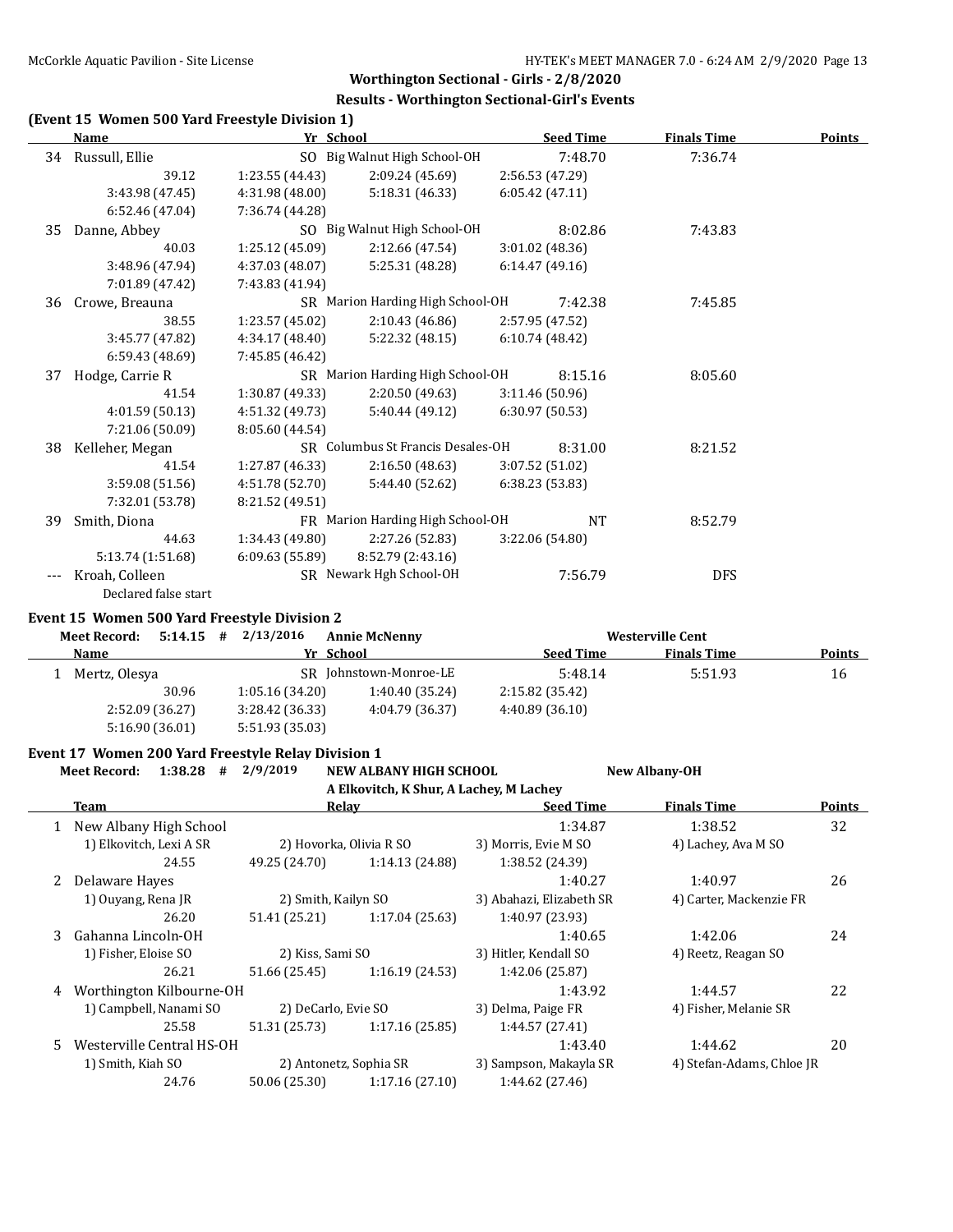#### **Results - Worthington Sectional-Girl's Events**

#### **(Event 17 Women 200 Yard Freestyle Relay Division 1)**

|    | <b>Team</b>                        | Relay                             |                      | <b>Seed Time</b>        | <b>Finals Time</b>            | <b>Points</b>  |
|----|------------------------------------|-----------------------------------|----------------------|-------------------------|-------------------------------|----------------|
| 6  | Hilliard Darby High School-OH      |                                   |                      | 1:51.00                 | 1:48.52                       | 18             |
|    | 1) Quimba, Isabel SR               | 2) Hopkins, Rachel SO             |                      | 3) Blue, Madison SO     | 4) Morcher-Thaller, Morgan SO |                |
|    | 27.35                              | 54.25 (26.90)                     | 1:21.99 (27.74)      | 1:48.52 (26.53)         |                               |                |
| 7  | Thomas Worthington                 |                                   |                      | 1:49.94                 | 1:49.97                       | 14             |
|    | 1) Kallergis, Nataliya JR          | 2) Bozoti, Katie JR               |                      | 3) Lin, Maia JR         | 4) Helm, Charlotte FR         |                |
|    | 28.06                              | 56.22 (28.16) 1:22.89 (26.67)     |                      | 1:49.97 (27.08)         |                               |                |
| 8  | Hilliard Davidson High School-OF   |                                   |                      | 1:48.71                 | 1:50.00                       | 10             |
|    | 1) Woollard, Katie E JR            | 2) Long, Logan B SO               |                      | 3) Warren, Eleanor J JR | 4) Smrecansky, Rissa A FR     |                |
|    | 28.03                              | 56.61 (28.58)                     | 1:24.01 (27.40)      | 1:50.00 (25.99)         |                               |                |
| 9  | <b>Watkins Memorial-OH</b>         |                                   |                      | 1:47.25                 | 1:51.44                       | 8              |
|    | 1) Mohler, Hannah SR               | 2) Parker, Brooke JR              |                      | 3) Arnholt, Xandy K SO  | 4) Hoyt, Maddie SO            |                |
|    | 28.50                              | 55.72 (27.22) 1:23.96 (28.24)     |                      | 1:51.44 (27.48)         |                               |                |
| 10 | Columbus St Francis Desales-OH     |                                   |                      | 1:51.16                 | 1:51.73                       | 6              |
|    | 1) DeGuzman, Annamarie JR          | 2) Anderson, Ashley SO            |                      | 3) Letzelter, Lydia FR  | 4) Ruff, Libby SO             |                |
|    | 28.59                              | 58.15 (29.56) 1:26.22 (28.07)     |                      | 1:51.73(25.51)          |                               |                |
|    | 11 Hilliard Bradley High School-OH |                                   |                      | 1:54.98                 | 1:54.01                       | 4              |
|    | 1) Riley, Ava FR                   | 2) King, Grace FR                 |                      | 3) Yu, Cindy FR         | 4) Williams, Paige SO         |                |
|    | 27.85                              | 56.15 (28.30) 1:25.95 (29.80)     |                      | 1:54.01 (28.06)         |                               |                |
| 12 | Newark Hgh School-OH               |                                   |                      | 1:50.90                 | 1:54.33                       | $\overline{2}$ |
|    | 1) Cartnal, Madison SR             | 2) Burd, Paige SR                 |                      | 3) Swickard, Halen SO   | 4) Meadows, Hallie SR         |                |
|    | 26.24                              | 56.34 (30.10)                     | 1:26.34(30.00)       | 1:54.33 (27.99)         |                               |                |
| 13 | Big Walnut High School-OH          |                                   |                      | 1:58.45                 | 1:57.24                       |                |
|    | 1) May, Jordan JR                  | 2) Lane, Eva SO                   |                      | 3) Blackburn, Sam SO    | 4) Murnieks, Karli FR         |                |
|    | 28.92                              | 58.28 (29.36)                     | 1:29.08 (30.80)      | 1:57.24 (28.16)         |                               |                |
|    | 14 Marion Harding High School-OH   |                                   |                      | 2:02.31                 | 2:04.22                       |                |
|    | 1) Edwards, Becca SR               | 2) McCrery, Grace SO              |                      | 3) Maynard, Maddy SR    | 4) McKinniss, Maddie SR       |                |
|    | 32.74                              | $1:01.34(28.60)$ $1:41.07(39.73)$ |                      | 2:04.22 (23.15)         |                               |                |
| 15 | Teays Valley High School-OH        |                                   |                      | 2:01.07                 | 2:05.75                       |                |
|    | 1) Arledge, Cj SO                  | 2) Feyh, Cassie SR                |                      | 3) Chabot, Julie SR     | 4) Fields, Logan SJR          |                |
|    | 29.27                              | $1:04.53(35.26)$ $1:38.49(33.96)$ |                      | 2:05.75 (27.26)         |                               |                |
|    | Licking Heights High School-OH     |                                   |                      | 2:14.75                 | DQ                            |                |
|    | 1) Osborne, Kathleen JR            |                                   | 2) McGhee, Jayani SO | 3) Huang, Gina JR       | 4) Wuertzer, Sydney FR        |                |
|    | 35.85                              | 1:08.09 (32.24)                   | 1:39.60 (31.51)      | DQ (30.06)              |                               |                |
|    |                                    |                                   |                      |                         |                               |                |

# **Event 19 Women 100 Yard Backstroke Division 1**

|   | 56.37<br><b>Meet Record:</b> | 2/14/2009<br>#  | <b>Kate McNeilis</b>         |                  | <b>Dublin Scioto</b> |               |
|---|------------------------------|-----------------|------------------------------|------------------|----------------------|---------------|
|   | Name                         |                 | Yr School                    | <b>Seed Time</b> | <b>Finals Time</b>   | <b>Points</b> |
|   | 1 Meeting, Carly             |                 | FR New Albany High School    | 56.49            | 56.58                | 16            |
|   | 27.41                        | 56.58 (29.17)   |                              |                  |                      |               |
|   | Schimming, Hope              |                 | FR New Albany High School    | 56.30            | 57.50                | 13            |
|   | 27.94                        | 57.50 (29.56)   |                              |                  |                      |               |
| 3 | Brust, Gabrielle             |                 | SR Watkins Memorial-OH       | 56.08            | 58.42                | 12            |
|   | 28.33                        | 58.42 (30.09)   |                              |                  |                      |               |
| 4 | Antonetz, Sloane             |                 | FR Thomas Worthington        | 58.88            | 58.93                | 11            |
|   | 28.69                        | 58.93 (30.24)   |                              |                  |                      |               |
|   | 5 Bergman, Elyse             |                 | FR New Albany High School    | 1:01.54          | 59.42                | 10            |
|   | 29.21                        | 59.42 (30.21)   |                              |                  |                      |               |
| 6 | Swearingen, Macey            |                 | SR Westerville Central HS-OH | 57.43            | 59.52                | 9             |
|   | 29.05                        | 59.52 (30.47)   |                              |                  |                      |               |
|   | Richner, Lauren              |                 | IR Worthington Kilbourne-OH  | 59.57            | 1:00.79              | 7             |
|   | 28.81                        | 1:00.79 (31.98) |                              |                  |                      |               |
| 8 | Meeting, Livy M              |                 | SR New Albany High School    | 59.48            | 1:01.15              | 5             |
|   | 29.53                        | 1:01.15(31.62)  |                              |                  |                      |               |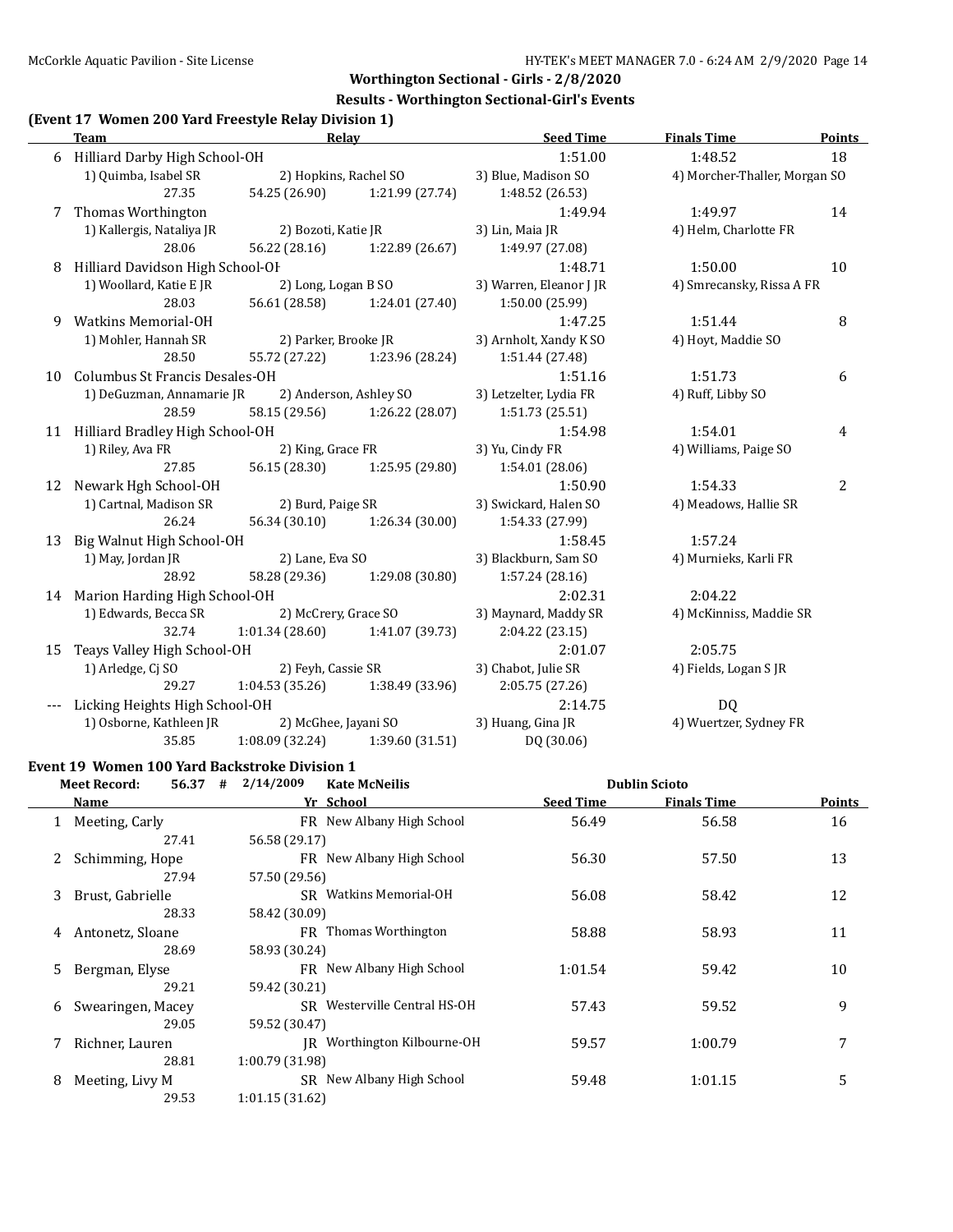#### **Results - Worthington Sectional-Girl's Events**

# **(Event 19 Women 100 Yard Backstroke Division 1)**

|     | <u>Name</u>            | omen 100 Turu buenstrone Division 1)<br>Yr School | <b>Seed Time</b> | <b>Finals Time</b> | <b>Points</b> |
|-----|------------------------|---------------------------------------------------|------------------|--------------------|---------------|
| 9.  | Cartnal, Madison       | SR Newark Hgh School-OH                           | 1:02.79          | 1:03.18            | 4             |
|     | 30.32                  | 1:03.18 (32.86)                                   |                  |                    |               |
| 10  | Amrine, Katie          | SR Delaware Hayes                                 | 1:04.44          | 1:04.54            | 3             |
|     | 31.83                  | 1:04.54 (32.71)                                   |                  |                    |               |
|     | 11 Brooks, Isa         | SR Hilliard Bradley High School-OH                | 1:05.90          | 1:06.34            | 2             |
|     | 31.47                  | 1:06.34 (34.87)                                   |                  |                    |               |
|     |                        | SO Delaware Hayes                                 | 1:08.68          | 1:07.20            | $\mathbf{1}$  |
| 12  | Denney, Anna<br>32.11  | 1:07.20 (35.09)                                   |                  |                    |               |
|     |                        | FR Worthington Kilbourne-OH                       |                  |                    |               |
| 13  | Ambler, Evelyn         |                                                   | 1:09.11          | 1:07.98            |               |
|     | 33.49                  | 1:07.98 (34.49)                                   |                  |                    |               |
|     | 14 Richardson, Abby    | JR Delaware Hayes                                 | 1:10.90          | 1:08.47            |               |
|     | 33.37                  | 1:08.47 (35.10)                                   |                  |                    |               |
| 15  | Gundler, Madelyn       | JR Watkins Memorial-OH                            | 1:07.53          | 1:08.53            |               |
|     | 32.86                  | 1:08.53 (35.67)                                   |                  |                    |               |
| 16  | McCrery, Grace         | SO Marion Harding High School-OH                  | 1:08.22          | 1:09.04            |               |
|     | 33.50                  | 1:09.04 (35.54)                                   |                  |                    |               |
| 17  | Woollard, Katie E      | JR Hilliard Davidson High School-OH               | 1:07.14          | 1:09.10            |               |
|     | 32.64                  | 1:09.10 (36.46)                                   |                  |                    |               |
| 18  | Brown, Ella            | JR Worthington Kilbourne-OH                       | 1:12.83          | 1:10.60            |               |
|     | 34.26                  | 1:10.60 (36.34)                                   |                  |                    |               |
| 19  | Kaufman, Rachel        | SR Westerville Central HS-OH                      | 1:12.23          | 1:11.33            |               |
|     | 33.82                  | 1:11.33 (37.51)                                   |                  |                    |               |
| 20  | O'Brien, Kennedy       | FR Worthington Kilbourne-OH                       | 1:12.66          | 1:11.44            |               |
|     | 34.13                  | 1:11.44 (37.31)                                   |                  |                    |               |
| 21  | Warren, Eleanor J      | JR Hilliard Davidson High School-OH               | 1:16.12          | 1:11.46            |               |
|     | 34.79                  | 1:11.46 (36.67)                                   |                  |                    |               |
| 22  | Marks, Kiersten        | SO Gahanna Lincoln-OH                             | 1:11.00          | 1:11.53            |               |
|     | 34.08                  | 1:11.53 (37.45)                                   |                  |                    |               |
|     |                        | SO Hilliard Davidson High School-OH               | 1:14.31          | 1:12.33            |               |
| 23  | Long, Logan B<br>34.69 |                                                   |                  |                    |               |
|     |                        | 1:12.33 (37.64)                                   |                  |                    |               |
| 24  | Thomas, Izzy           | JR Thomas Worthington                             | 1:23.56          | 1:13.40            |               |
|     | 35.24                  | 1:13.40 (38.16)                                   |                  |                    |               |
| 25  | Fowler, Evelyn         | SR Delaware Hayes                                 | 1:16.00          | 1:13.52            |               |
|     | 34.98                  | 1:13.52 (38.54)                                   |                  |                    |               |
| 26  | Ballenger, Paige       | JR Watkins Memorial-OH                            | 1:18.67          | 1:16.41            |               |
|     | 36.96                  | 1:16.41 (39.45)                                   |                  |                    |               |
|     | 27 Letzelter, Matty    | SO Columbus St Francis Desales-OH                 | 1:15.19          | 1:16.85            |               |
|     | 1:16.85                | 1:16.85()                                         |                  |                    |               |
| 28  | Steele, Annalie        | FR Thomas Worthington                             | 1:20.72          | 1:17.74            |               |
|     | 37.60                  | 1:17.74 (40.14)                                   |                  |                    |               |
| 29. | Huff, Simone           | FR Big Walnut High School-OH                      | 1:19.97          | 1:18.30            |               |
|     | 1:18.30                | 1:18.30()                                         |                  |                    |               |
| 30  | Weber, Eden            | JR Gahanna Lincoln-OH                             | 1:22.02          | 1:19.32            |               |
|     | 38.69                  | 1:19.32 (40.63)                                   |                  |                    |               |
| 31  | Berry, Caitlyn         | FR Westerville Central HS-OH                      | 1:15.56          | 1:19.75            |               |
|     | 38.02                  | 1:19.75 (41.73)                                   |                  |                    |               |
| 32  | Lindemeyer, Leah       | SR Thomas Worthington                             | 1:23.47          | 1:19.76            |               |
|     | 39.66                  | 1:19.76 (40.10)                                   |                  |                    |               |
| 33  | Wilson, Taylor         | SO Big Walnut High School-OH                      | 1:20.30          | 1:20.27            |               |
|     | 39.04                  | 1:20.27 (41.23)                                   |                  |                    |               |
| 34  | Snow, Breanna          | SR Newark Hgh School-OH                           | 1:18.97          | 1:21.06            |               |
|     | 39.53                  | 1:21.06 (41.53)                                   |                  |                    |               |
|     | 35 Huddle, Anna        | SR Westerville Central HS-OH                      | 1:21.00          | 1:22.82            |               |
|     | 39.19                  | 1:22.82 (43.63)                                   |                  |                    |               |
|     |                        |                                                   |                  |                    |               |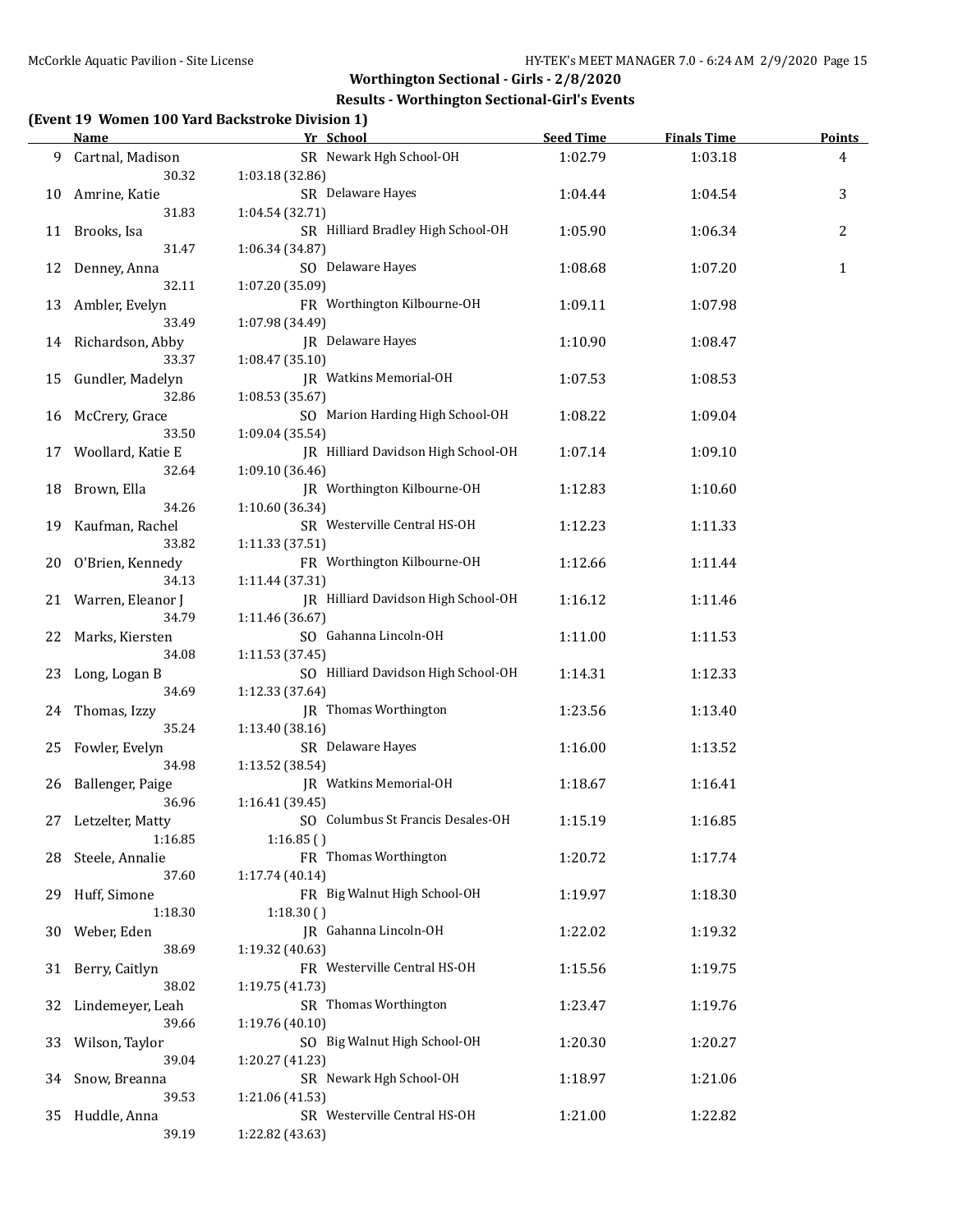#### **Results - Worthington Sectional-Girl's Events**

#### **(Event 19 Women 100 Yard Backstroke Division 1)**

|     | <b>Name</b>          | Yr School                           | <b>Seed Time</b> | <b>Finals Time</b> | <b>Points</b> |
|-----|----------------------|-------------------------------------|------------------|--------------------|---------------|
| 36  | Bassinger, Abigail   | SO Gahanna Lincoln-OH               | 1:28.36          | 1:24.22            |               |
|     | 40.04                | 1:24.22 (44.18)                     |                  |                    |               |
| 37  | Chabot, Julie        | SR Teays Valley High School-OH      | 1:27.64          | 1:24.98            |               |
|     | 41.13                | 1:24.98 (43.85)                     |                  |                    |               |
| 38  | Bryant, Emily        | SO Hilliard Darby High School-OH    | 1:28.32          | 1:25.16            |               |
|     | 1:25.16              | 1:25.16(                            |                  |                    |               |
| *39 | Saulino, Kelsie      | SO Hilliard Darby High School-OH    | 1:28.89          | 1:29.83            |               |
|     | 42.46                | 1:29.83 (47.37)                     |                  |                    |               |
| *39 | Shuey, Makayla       | JR Columbus St Francis Desales-OH   | 1:29.31          | 1:29.83            |               |
|     | 43.26                | 1:29.83 (46.57)                     |                  |                    |               |
| 41  | Ishmael, Destiny L   | JR Gahanna Lincoln-OH               | 1:42.72          | 1:30.07            |               |
|     | 44.94                | 1:30.07(45.13)                      |                  |                    |               |
| 42  | May, Jamie           | JR Big Walnut High School-OH        | 1:27.39          | 1:30.69            |               |
|     | 1:30.69              | 1:30.69(                            |                  |                    |               |
| 43  | Goldsmith, Molly     | JR Columbus St Francis Desales-OH   | 1:33.26          | 1:31.42            |               |
|     | 44.86                | 1:31.42 (46.56)                     |                  |                    |               |
| 44  | Shovlain, Allison B  | FR Hilliard Davidson High School-OH | 1:35.87          | 1:35.90            |               |
|     | 47.01                | 1:35.90 (48.89)                     |                  |                    |               |
| 45  | Smith, Diona         | FR Marion Harding High School-OH    | 1:42.28          | 1:37.52            |               |
|     | 47.27                | 1:37.52 (50.25)                     |                  |                    |               |
| 46  | Sagle, Maddie        | SR Licking Heights High School-OH   | 1:39.73          | 1:39.42            |               |
|     | 47.71                | 1:39.42 (51.71)                     |                  |                    |               |
| 47  | Lee, Gina            | SR Newark Hgh School-OH             | 1:42.92          | 1:40.80            |               |
|     | 46.41                | 1:40.80 (54.39)                     |                  |                    |               |
| 48  | Mak, Joy             | SR Hilliard Darby High School-OH    | 1:45.31          | 1:42.01            |               |
|     | 1:44.59              | 1:42.01()                           |                  |                    |               |
| 49  | Adams, Morgan        | SR Licking Heights High School-OH   | 1:43.06          | 1:45.79            |               |
|     | 48.12                | 1:45.79 (57.67)                     |                  |                    |               |
| 50  | Weise, Bailey        | SO Watkins Memorial-OH              | 1:50.85          | 1:52.20            |               |
|     | 53.82                | 1:52.20 (58.38)                     |                  |                    |               |
|     | Jones, Maddy         | FR Big Walnut High School-OH        | 1:32.48          | DQ                 |               |
|     | 44.26                |                                     |                  |                    |               |
|     | Miracle, McKinley    | SO Columbus St Francis Desales-OH   | 1:55.08          | DQ                 |               |
|     | 44.79                | DQ (50.92)                          |                  |                    |               |
|     | Chadock, Lauren      | SO Newark Hgh School-OH             | 1:34.48          | <b>DFS</b>         |               |
|     | Declared false start |                                     |                  |                    |               |

# **Event 21 Women 100 Yard Breaststroke Division 1**<br>Meet Becord 1.06.07  $\#$  2/11/2006

|    | 1:06.07<br><b>Meet Record:</b> | #<br>2/11/2006<br><b>Megan Alexander</b> |                  | Pickerington       |        |
|----|--------------------------------|------------------------------------------|------------------|--------------------|--------|
|    | <b>Name</b>                    | Yr School                                | <b>Seed Time</b> | <b>Finals Time</b> | Points |
|    | Boals, Sydney                  | IR New Albany High School                | 1:05.98          | 1:07.11            | 16     |
|    | 31.55                          | 1:07.11(35.56)                           |                  |                    |        |
| 2  | DeCarlo, Evie                  | Worthington Kilbourne-OH<br>SO.          | 1:07.27          | 1:07.88            | 13     |
|    | 32.01                          | 1:07.88 (35.87)                          |                  |                    |        |
| 3  | Fisher, Eloise                 | SO Gahanna Lincoln-OH                    | 1:08.55          | 1:08.25            | 12     |
|    | 31.81                          | 1:08.25(36.44)                           |                  |                    |        |
| 4  | Kiss, Sami                     | SO Gahanna Lincoln-OH                    | 1:07.37          | 1:08.44            | 11     |
|    | 32.57                          | 1:08.44 (35.87)                          |                  |                    |        |
| 5. | Gehring, Brogan F              | SR Hilliard Davidson High School-OH      | 1:05.71          | 1:09.02            | 10     |
|    | 32.39                          | 1:09.02(36.63)                           |                  |                    |        |
| 6  | Delma, Paige                   | FR Worthington Kilbourne-OH              | 1:07.20          | 1:09.45            | 9      |
|    | 33.32                          | 1:09.45(36.13)                           |                  |                    |        |
|    | Ishida, Ellie                  | Worthington Kilbourne-OH<br>SR           | 1:12.06          | 1:10.13            | 7      |
|    | 33.41                          | 1:10.13 (36.72)                          |                  |                    |        |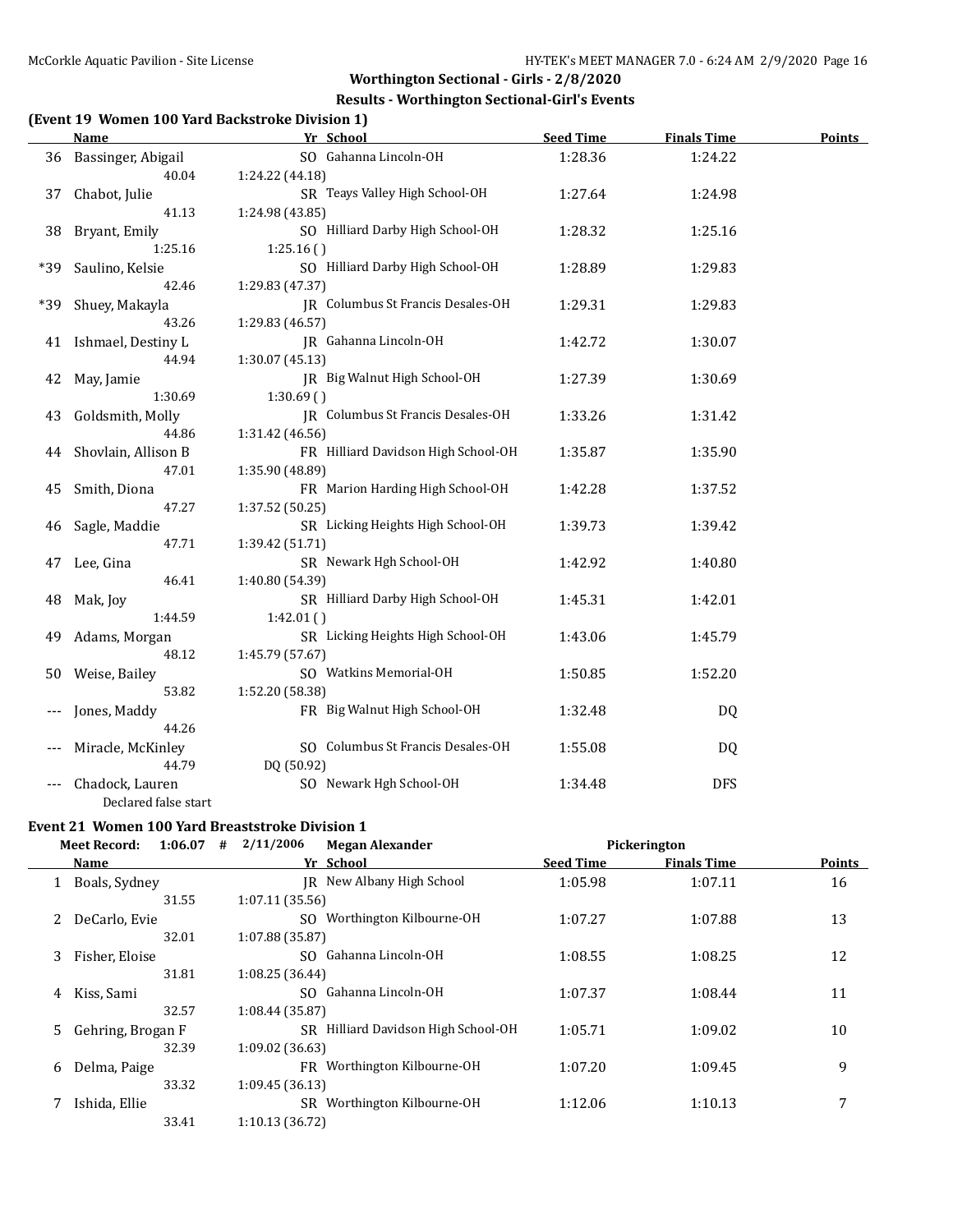#### **Results - Worthington Sectional-Girl's Events**

## **(Event 21 Women 100 Yard Breaststroke Division 1)**

|     | <u>Name</u>                | Yr School                                | <b>Seed Time</b> | <b>Finals Time</b> | <b>Points</b> |
|-----|----------------------------|------------------------------------------|------------------|--------------------|---------------|
|     | 8 Ertz, Lauren             | SR Delaware Hayes                        | 1:15.80          | 1:13.37            | 5             |
|     | 33.68                      | 1:13.37 (39.69)                          |                  |                    |               |
| 9   | Zhang, Rebecca R           | JR New Albany High School                | 1:12.76          | 1:13.59            | 4             |
|     | 34.67                      | 1:13.59 (38.92)                          |                  |                    |               |
| 10  | Johanssen, Addie M         | FR Hilliard Davidson High School-OH      | 1:16.13          | 1:13.73            | 3             |
|     | 33.93                      | 1:13.73 (39.80)                          |                  |                    |               |
|     | 11 Gustafson, Sophia       | FR New Albany High School                | 1:14.67          | 1:13.89            | 2             |
|     | 34.88                      | 1:13.89 (39.01)                          |                  |                    |               |
|     | 12 Arnholt, Xandy K        | SO Watkins Memorial-OH                   | 1:14.64          | 1:13.96            | $\mathbf{1}$  |
|     | 34.78                      | 1:13.96 (39.18)                          |                  |                    |               |
| 13  | Hopkins, Rachel            | SO Hilliard Darby High School-OH         | 1:17.62          | 1:15.32            |               |
|     | 35.21                      | 1:15.32 (40.11)                          |                  |                    |               |
|     | 14 Morrow, Audrey          | SO New Albany High School                | 1:17.96          | 1:15.66            |               |
|     | 35.09                      | 1:15.66 (40.57)                          |                  |                    |               |
| 15  | Wheeler, Marci             | SR Delaware Hayes                        | 1:17.57          | 1:15.72            |               |
|     | 35.64                      | 1:15.72 (40.08)                          |                  |                    |               |
| 16  | Smith, Natalie             | FR Thomas Worthington                    | 1:17.47          | 1:16.82            |               |
|     | 35.35<br>Callander, Zoey   | 1:16.82 (41.47)<br>FR Gahanna Lincoln-OH |                  |                    |               |
| 17  | 35.74                      | 1:16.97 (41.23)                          | 1:18.14          | 1:16.97            |               |
|     | Bower, Lily                | FR Thomas Worthington                    | 1:19.39          | 1:17.77            |               |
| 18  | 35.93                      | 1:17.77 (41.84)                          |                  |                    |               |
| 19  | Hoyt, Maddie               | SO Watkins Memorial-OH                   | 1:17.53          | 1:17.89            |               |
|     | 36.04                      | 1:17.89 (41.85)                          |                  |                    |               |
| 20  | Arledge, Cj                | SO Teays Valley High School-OH           | 1:20.51          | 1:18.17            |               |
|     | 37.12                      | 1:18.17 (41.05)                          |                  |                    |               |
|     | 21 May, Jordan             | JR Big Walnut High School-OH             | 1:17.84          | 1:18.70            |               |
|     | 36.90                      | 1:18.70 (41.80)                          |                  |                    |               |
|     | 22 Lo, Bella               | FR Westerville Central HS-OH             | 1:20.77          | 1:19.09            |               |
|     | 37.40                      | 1:19.09 (41.69)                          |                  |                    |               |
| 23  | Yu, Cindy                  | FR Hilliard Bradley High School-OH       | 1:19.17          | 1:20.74            |               |
|     | 37.20                      | 1:20.74 (43.54)                          |                  |                    |               |
|     | 24 Pape, Carmen            | JR Delaware Hayes                        | 1:20.01          | 1:21.55            |               |
|     | 38.05                      | 1:21.55 (43.50)                          |                  |                    |               |
|     | 25 Jordan, Emma            | JR Watkins Memorial-OH                   | 1:20.56          | 1:22.60            |               |
|     | 37.98                      | 1:22.60 (44.62)                          |                  |                    |               |
|     | 26 Wasil, Carys            | SO Columbus St Francis Desales-OH        | 1:26.41          | 1:26.64            |               |
|     | 40.70                      | 1:26.64 (45.94)                          |                  |                    |               |
|     | Schaefer, Kaitlyn          | FR Columbus St Francis Desales-OH        | 1:26.45          | 1:27.60            |               |
|     | 42.44                      | 1:27.60 (45.16)                          |                  |                    |               |
| 28  | Daniel, Brea               | FR Westerville Central HS-OH             | 1:27.57          | 1:27.69            |               |
|     | 41.36                      | 1:27.69 (46.33)                          |                  |                    |               |
| 29  | Vosskuehler, Jenna         | JR Hilliard Bradley High School-OH       | 1:30.68          | 1:29.34            |               |
|     | 41.91                      | 1:29.34 (47.43)                          |                  |                    |               |
| 30  | Roberto, Macy              | SR Big Walnut High School-OH             | 1:29.53          | 1:29.46            |               |
|     | 42.27                      | 1:29.46 (47.19)                          |                  |                    |               |
| 31  | Wuertzer, Sydney           | FR Licking Heights High School-OH        | 1:30.57          | 1:29.54            |               |
|     | 42.57                      | 1:29.54 (46.97)                          |                  |                    |               |
| 32  | Carpenter, Leah            | SO Watkins Memorial-OH                   | 1:27.22          | 1:30.33            |               |
|     | 42.11                      | 1:30.33 (48.22)                          |                  |                    |               |
| *33 | Redman, Addy               | JR Gahanna Lincoln-OH                    | 1:29.70          | 1:31.53            |               |
| *33 | 41.68<br>Raquepaw, Allison | 1:31.53 (49.85)<br>FR Delaware Hayes     | 1:34.39          | 1:31.53            |               |
|     | 44.17                      | 1:31.53 (47.36)                          |                  |                    |               |
|     |                            |                                          |                  |                    |               |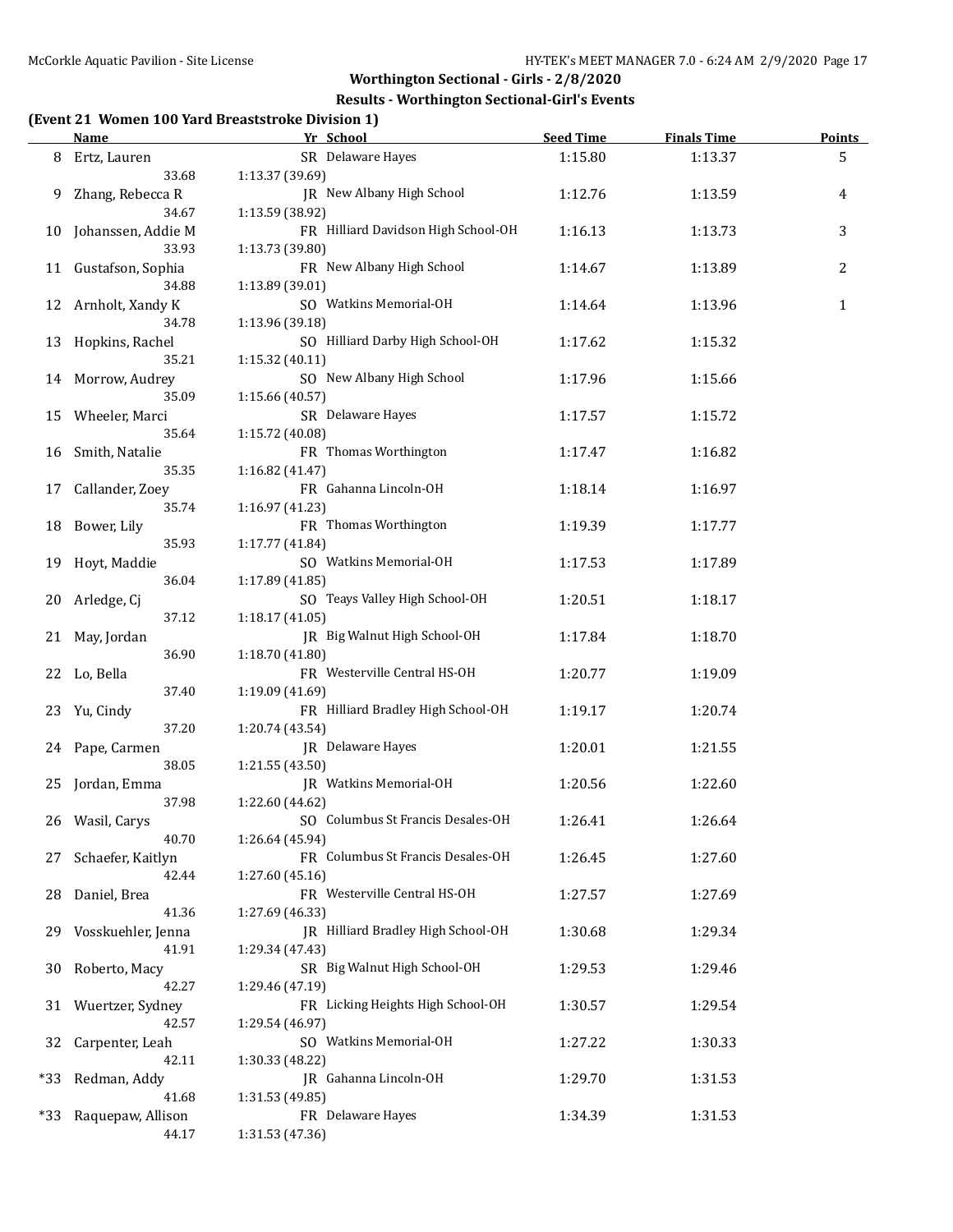#### **Results - Worthington Sectional-Girl's Events**

#### **(Event 21 Women 100 Yard Breaststroke Division 1)**

|     | Name               | Yr School                           | <b>Seed Time</b> | <b>Finals Time</b> | <b>Points</b> |
|-----|--------------------|-------------------------------------|------------------|--------------------|---------------|
| 35  | Schafer, Quinn     | SO Licking Heights High School-OH   | 1:38.70          | 1:34.46            |               |
|     | 46.09              | 1:34.46 (48.37)                     |                  |                    |               |
| 36  | Darner, Grace      | FR Worthington Kilbourne-OH         | 1:31.70          | 1:35.42            |               |
|     | 43.23              | 1:35.42 (52.19)                     |                  |                    |               |
| 37  | McKenna, Alana     | FR Westerville Central HS-OH        | 1:40.37          | 1:36.48            |               |
|     | 48.00              | 1:36.48 (48.48)                     |                  |                    |               |
| 38  | Ryan, Mairin       | JR Big Walnut High School-OH        | 1:35.95          | 1:38.68            |               |
|     | 46.92              | 1:38.68 (51.76)                     |                  |                    |               |
|     | 39 Groff, Abigail  | SO Columbus St Francis Desales-OH   | 1:40.21          | 1:38.98            |               |
|     | 44.95              | 1:38.98 (54.03)                     |                  |                    |               |
| 40  | Baldy, Kelly       | FR Big Walnut High School-OH        | 1:50.37          | 1:40.40            |               |
|     | 48.02              | 1:40.40 (52.38)                     |                  |                    |               |
| 41  | Renz, Maddie G     | FR Hilliard Davidson High School-OH | 1:45.37          | 1:41.23            |               |
|     | 47.31              | 1:41.23 (53.92)                     |                  |                    |               |
| 42  | Miracle, Taylor    | JR Marion Harding High School-OH    | 1:39.48          | 1:45.15            |               |
|     | 49.47              | 1:45.15 (55.68)                     |                  |                    |               |
| 43  | Kelleher, Megan    | SR Columbus St Francis Desales-OH   | 1:46.18          | 1:45.42            |               |
|     | 51.22              | 1:45.42 (54.20)                     |                  |                    |               |
|     | 44 Creamer, Meagan | IR Licking Heights High School-OH   | 1:43.00          | 1:46.38            |               |
|     | 49.99              | 1:46.38 (56.39)                     |                  |                    |               |
| 45  | Boehm, Aubrey      | FR Marion Harding High School-OH    | 1:49.31          | 1:46.63            |               |
|     | 53.84              | 1:46.63 (52.79)                     |                  |                    |               |
| 46  | West, Lucy         | SR Westerville Central HS-OH        | 1:29.00          | 1:46.93            |               |
|     | 50.51              | 1:46.93 (56.42)                     |                  |                    |               |
| --- | Thomas, Izzy       | <b>IR</b> Thomas Worthington        | 1:33.98          | DQ                 |               |
|     | 43.96              | DQ (50.86)                          |                  |                    |               |
|     | Hutchinson, Briana | FR Newark Hgh School-OH             | 1:48.43          | DQ                 |               |
|     | 48.81              |                                     |                  |                    |               |

# **Event 23 Women 400 Yard Freestyle Relay Division 1**<br>Most Becord:  $2.26.04 + 2/9/2019$  Now Alba

|    | <b>Meet Record:</b><br>2:26.04  | 2/9/2019<br>#         | <b>New Albany</b>       |                                               | New albany                |               |
|----|---------------------------------|-----------------------|-------------------------|-----------------------------------------------|---------------------------|---------------|
|    |                                 |                       |                         | M Lachey, A Elkovitch, S Saribalas, O Hovorka |                           |               |
|    | <b>Team</b>                     |                       | <b>Relay</b>            | <b>Seed Time</b>                              | <b>Finals Time</b>        | <b>Points</b> |
|    | New Albany High School          |                       |                         | 3:25.62                                       | 3:35.48                   | 32            |
|    | 1) Elkovitch, Lexi A SR         | 2) Meeting, Carly FR  |                         | 3) Lachey, Ava M SO                           | 4) Lachey, Mia E SR       |               |
|    | 25.72                           | 53.59 (53.59)         | 1:19.42 (25.83)         | 1:47.65 (54.06)                               |                           |               |
|    | 2:13.38 (25.73)                 | 2:40.86 (53.21)       | 3:07.20 (26.34)         | 3:35.48 (54.62)                               |                           |               |
| 2  | Gahanna Lincoln-OH              |                       |                         | 3:39.92                                       | 3:40.03                   | 26            |
|    | 1) Reetz, Reagan SO             |                       | 2) Payton, Gwyneth SO   | 3) Brofford, Stella FR                        | 4) Belli, Marie FR        |               |
|    | 26.71                           | 54.70 (54.70)         | 1:21.29 (26.59)         | 1:50.01(55.31)                                |                           |               |
|    | 2:16.81 (26.80)                 | 2:45.95 (55.94)       | 3:11.33(25.38)          | 3:40.03 (54.08)                               |                           |               |
| 3  | Westerville Central HS-OH       |                       |                         | 3:46.21                                       | 3:47.80                   | 24            |
|    | 1) Smith, Kiah SO               |                       | 2) Swearingen, Macey SR | 3) Hockstok, Ashley JR                        | 4) Stefan-Adams, Chloe JR |               |
|    | 25.76                           | 53.53 (53.53)         | 1:19.94(26.41)          | 1:48.58(55.05)                                |                           |               |
|    | 2:15.94 (27.36)                 | 2:46.90 (58.32)       | 3:15.44(28.54)          | 3:47.80 (1:00.90)                             |                           |               |
| 4  | Thomas Worthington              |                       |                         | 3:56.47                                       | 3:50.64                   | 22            |
|    | 1) Taylor, Audrey SR            | 2) Bower, Lily FR     |                         | 3) Helm, Charlotte FR                         | 4) Antonetz, Sloane FR    |               |
|    | 27.43                           | 57.61 (57.61)         | 1:26.39 (28.78)         | 1:58.22(1:00.61)                              |                           |               |
|    | 2:26.53 (28.31)                 | 2:57.09 (58.87)       | 3:22.89(25.80)          | 3:50.64(53.55)                                |                           |               |
| 5. | Hilliard Bradley High School-OH |                       |                         | 3:59.53                                       | 3:54.84                   | 20            |
|    | 1) Wester, Madison JR           | 2) Williams, Paige SO |                         | 3) Brooks, Isa SR                             | 4) Sims, Kaitlyn JR       |               |
|    | 27.56                           | 56.91 (56.91)         | 1:25.56(28.65)          | 1:57.68(1:00.77)                              |                           |               |
|    | 2:26.49 (28.81)                 | 2:58.61 (1:00.93)     | 3:25.44 (26.83)         | 3:54.84 (56.23)                               |                           |               |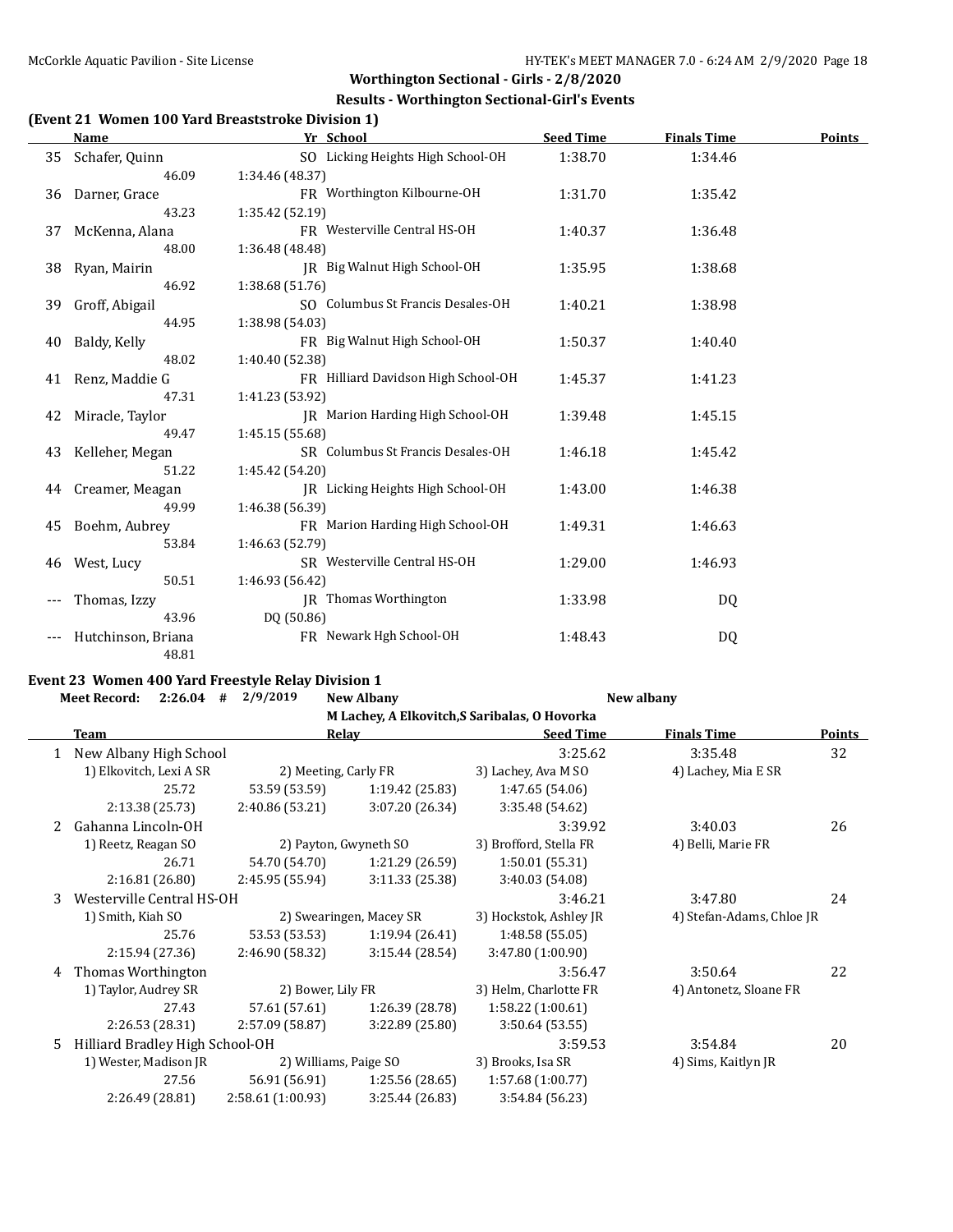#### **Results - Worthington Sectional-Girl's Events**

## **(Event 23 Women 400 Yard Freestyle Relay Division 1)**

|                                  | <b>Team</b>                       | Relay                  |                         | <b>Seed Time</b>          | <b>Finals Time</b>      | <b>Points</b>  |
|----------------------------------|-----------------------------------|------------------------|-------------------------|---------------------------|-------------------------|----------------|
| 6                                | Hilliard Davidson High School-OF  |                        |                         | 3:55.71                   | 3:58.63                 | 18             |
|                                  | 1) Smith, Vivian E JR             | 2) Erdman, Paige P SR  |                         | 3) Smrecansky, Rissa A FR | 4) Gehring, Brogan F SR |                |
|                                  | 28.42                             | 1:01.59 (1:01.59)      | 1:30.11 (28.52)         | 2:02.60 (1:01.01)         |                         |                |
|                                  | 2:30.24 (27.64)                   | 3:01.15(58.55)         | 3:28.55 (27.40)         | 3:58.63 (57.48)           |                         |                |
| 7                                | Delaware Hayes                    |                        |                         | 3:46.56                   | 4:00.21                 | 14             |
|                                  | 1) Abahazi, Emily SR              | 2) Amrine, Katie SR    |                         | 3) Richardson, Abby JR    | 4) Ertz, Lauren SR      |                |
|                                  | 28.71                             | 1:00.24 (1:00.24)      | 1:27.86 (27.62)         | 2:00.12 (59.88)           |                         |                |
|                                  | 2:29.37 (29.25)                   | 3:01.35 (1:01.23)      | 3:28.50 (27.15)         | 4:00.21 (58.86)           |                         |                |
| 8                                | <b>Watkins Memorial-OH</b>        |                        |                         | 3:53.02                   | 4:00.62                 | 10             |
|                                  | 1) Mohler, Hannah SR              | 2) Gundler, Madelyn JR |                         | 3) Hoyt, Maddie SO        | 4) Brust, Gabrielle SR  |                |
|                                  | 30.41                             | 1:03.25(1:03.25)       | 1:32.11 (28.86)         | 2:04.74 (1:01.49)         |                         |                |
|                                  | 2:33.67 (28.93)                   | 3:05.42 (1:00.68)      | 3:31.87 (26.45)         | 4:00.62 (55.20)           |                         |                |
| 9                                | Worthington Kilbourne-OH          |                        |                         | 3:46.83                   | 4:02.45                 | 8              |
|                                  | 1) Saunders, Phoebe JR            | 2) Ambler, Evelyn FR   |                         | 3) Fisher, Melanie SR     | 4) Ishida, Ellie SR     |                |
|                                  | 28.75                             | 1:01.66 (1:01.66)      | 1:31.40 (29.74)         | 2:03.26 (1:01.60)         |                         |                |
|                                  | 2:31.45 (28.19)                   | 3:03.22 (59.96)        | 3:31.62 (28.40)         | 4:02.45 (59.23)           |                         |                |
| 10                               | Columbus St Francis Desales-OH    |                        |                         | 4:08.97                   | 4:10.19                 | 6              |
|                                  | 1) Letzelter, Lydia FR            |                        | 2) Schaefer, Kaitlyn FR | 3) DeGuzman, Annamarie JR | 4) Ruff, Libby SO       |                |
|                                  | 30.23                             | 1:03.46 (1:03.46)      | 1:35.26 (31.80)         | 2:10.63 (1:07.17)         |                         |                |
|                                  | 2:41.12 (30.49)                   | 3:13.73 (1:03.10)      | 3:40.70 (26.97)         | 4:10.19 (56.46)           |                         |                |
| 11 Hilliard Darby High School-OH |                                   | 4:05.00                | 4:10.38                 | 4                         |                         |                |
|                                  | 1) Morcher-Thaller, Morgan SO     | 2) Collins, Nina SO    |                         | 3) Blue, Madison SO       | 4) Wood, Natalie JR     |                |
|                                  | 29.08                             | 1:00.26(1:00.26)       | 1:32.21 (31.95)         | 2:06.46 (1:06.20)         |                         |                |
|                                  | 2:37.05 (30.59)                   | 3:10.17 (1:03.71)      | 3:38.92 (28.75)         | 4:10.38 (1:00.21)         |                         |                |
|                                  | 12 Newark Hgh School-OH           |                        |                         | 4:12.56                   | 4:19.95                 | $\overline{2}$ |
|                                  | 1) Meadows, Hallie SR             | 2) Swickard, Halen SO  |                         | 3) Burd, Paige SR         | 4) Cartnal, Madison SR  |                |
|                                  | 31.21                             | 1:06.55 (1:06.55)      | 1:38.17 (31.62)         | 2:14.44 (1:07.89)         |                         |                |
|                                  | 2:45.86 (31.42)                   | 3:20.76 (1:06.32)      | 3:48.70 (27.94)         | 4:19.95 (59.19)           |                         |                |
| 13                               | Teays Valley High School-OH       |                        | 4:33.24                 | 4:40.86                   |                         |                |
|                                  | 1) Fields, Logan SJR              | 2) Feyh, Cassie SR     |                         | 3) Chabot, Julie SR       | 4) Arledge, Cj SO       |                |
|                                  | 28.86                             | 1:00.46 (1:00.46)      | 1:37.82 (37.36)         | 2:21.06 (1:20.60)         |                         |                |
|                                  | 2:57.16 (36.10)                   | 3:37.67 (1:16.61)      | 4:07.64 (29.97)         | 4:40.86 (1:03.19)         |                         |                |
|                                  | 14 Marion Harding High School-OH  |                        |                         | 4:44.58                   | 4:46.42                 |                |
|                                  | 1) Janson, Lily SR                | 2) Edwards, Becca SR   |                         | 3) McKinniss, Maddie SR   | 4) McCrery, Grace SO    |                |
|                                  | 36.67                             | 1:17.01 (1:17.01)      | 1:53.19 (36.18)         | 2:33.05 (1:16.04)         |                         |                |
|                                  | 3:05.29 (32.24)                   | 3:41.65 (1:08.60)      | 4:12.59 (30.94)         | 4:46.42 (1:04.77)         |                         |                |
|                                  | 15 Big Walnut High School-OH      |                        |                         | 4:53.56                   | 4:54.51                 |                |
|                                  | 1) Huff, Simone FR                | 2) Roberto, Macy SR    |                         | 3) Lawrence, Joleigh SO   | 4) Wilson, Taylor SO    |                |
|                                  | 33.78                             | 1:12.54 (1:12.54)      | 1:50.06 (37.52)         | 2:31.99 (1:19.45)         |                         |                |
|                                  | 3:06.69 (34.70)                   | 3:44.74 (1:12.75)      | 4:00.37 (15.63)         | 4:54.51 (1:09.77)         |                         |                |
|                                  | 16 Licking Heights High School-OH |                        | 5:30.72                 | 5:26.38                   |                         |                |
|                                  | 1) Courtright, Emma SO            | 2) Cline, Elaina FR    |                         | 3) Dutro, Brooke SO       | 4) McGhee, Jayani SO    |                |
|                                  | 37.55                             | 1:21.87 (1:21.87)      | 1:59.98 (38.11)         | 2:52.67 (1:30.80)         |                         |                |
|                                  | 3:22.48 (29.81)                   | 4:09.16 (1:16.49)      | 4:26.57 (17.41)         | 5:26.38 (1:17.22)         |                         |                |
|                                  |                                   |                        |                         |                           |                         |                |

#### **Scores - Women**

#### Women - Team Rankings - Through Event 23

| 1. New Albany High School        | 400 | 2. Gahanna Lincoln              | 215 |
|----------------------------------|-----|---------------------------------|-----|
| 3. Worthington Kilbourne         | 128 | 4. Delaware Hayes               | 117 |
| 5. Westerville Central HS        | 114 | 6. Thomas Worthington           | 82  |
| 7. Watkins Memorial              | 56  | 8. Hilliard Bradley High School | 54  |
| 8. Hilliard Davidson High School | 54  | 10. Hilliard Darby High School  | 37  |
| 11. Johnstown-Monroe             | 32  | 12. Columbus St Francis Desales | 28  |
|                                  |     |                                 |     |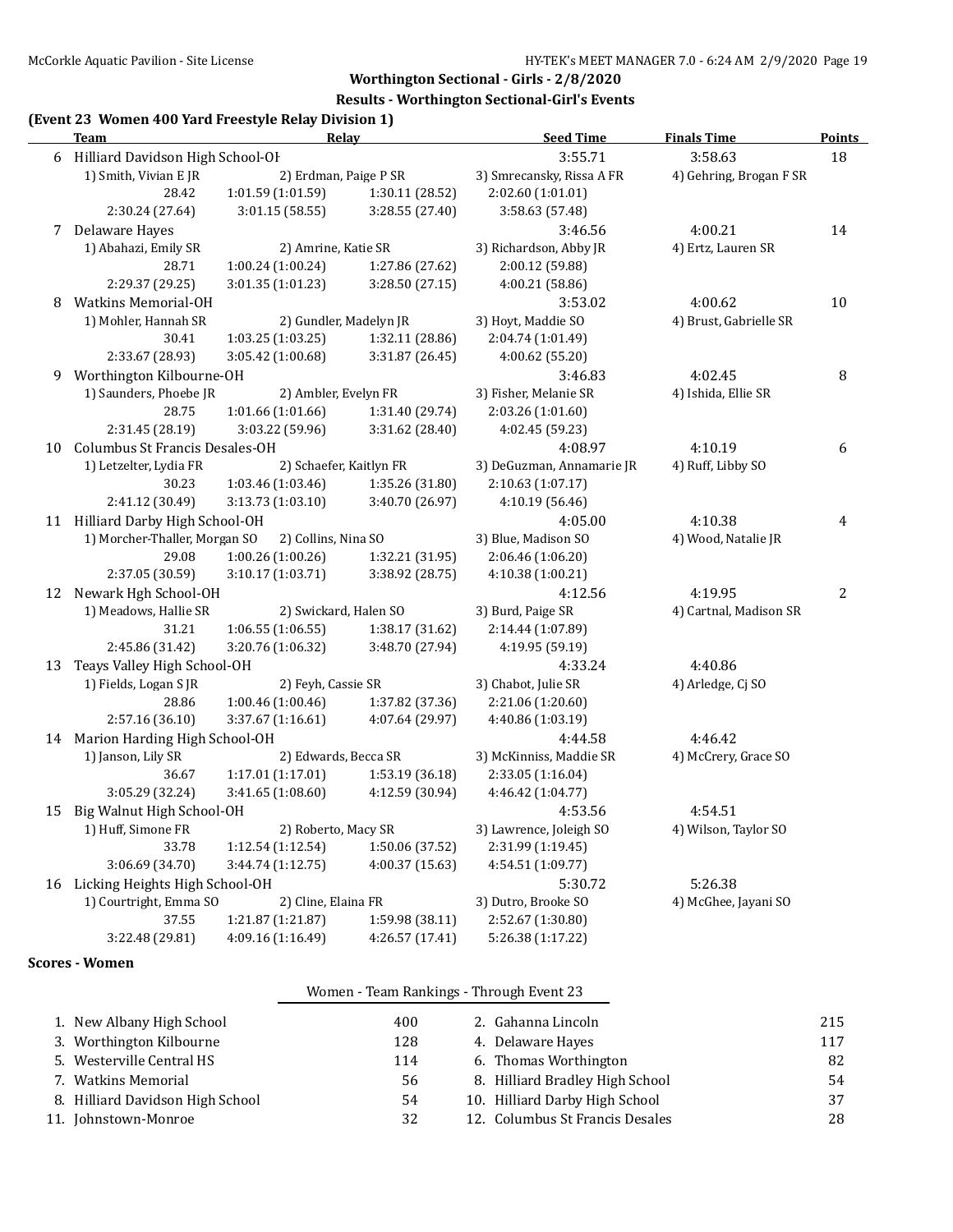# **Worthington Sectional - Girls - 2/8/2020 Results - Worthington Sectional-Girl's Events**

**(Scores - Women)**

13. Newark Hgh School 13 14. Big Walnut High School 4